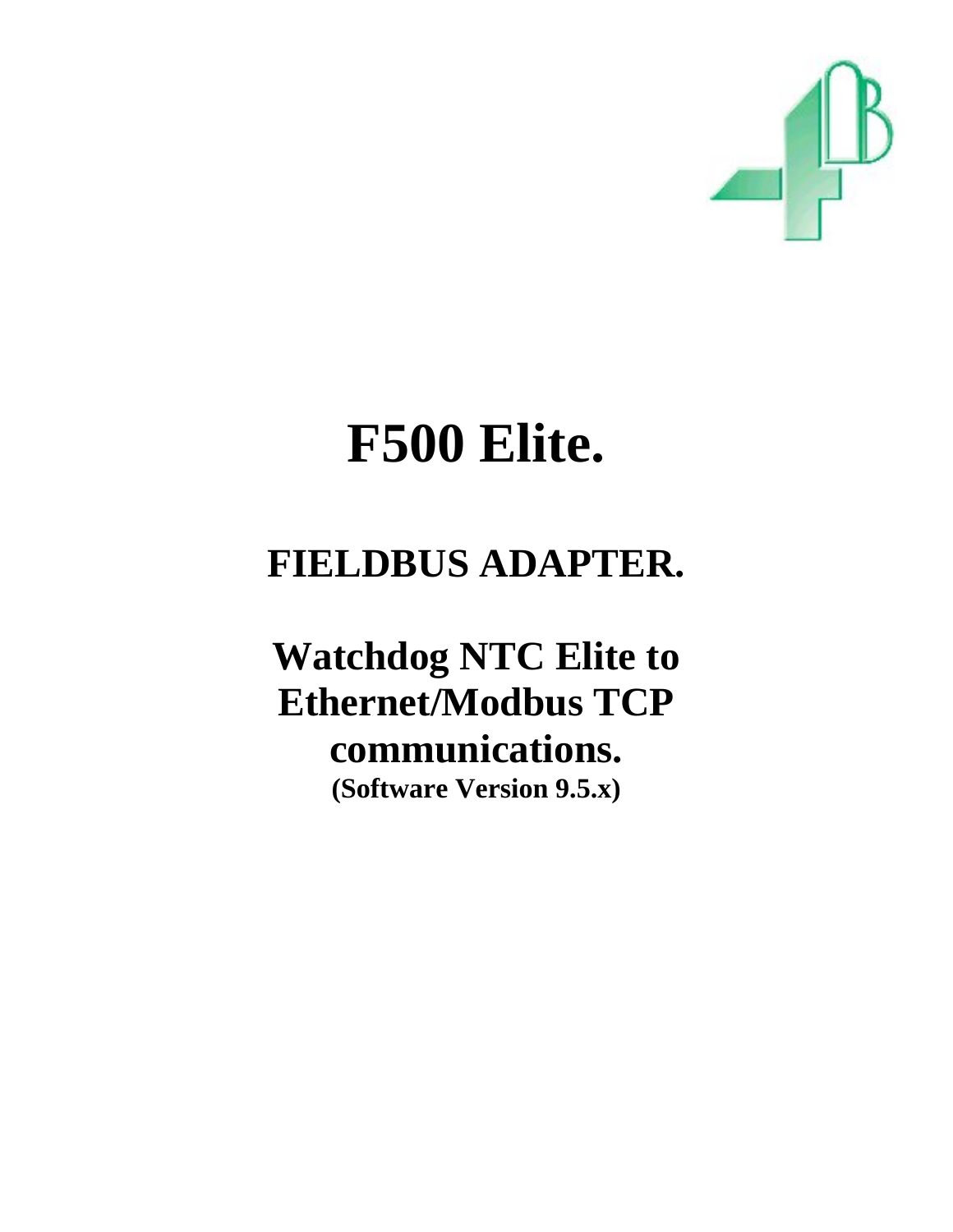## **CONTENTS**

#### **INTRODUCTION**

- **1 SPECIFICATIONS**
- **2 INSTALLATION INSTRUCTIONS**
- **3 ELECTRICAL WIRING**
- **4 OPERATING INSTRUCTIONS**

#### **FAULT FINDING**

#### **CONTACT INFORMATION**

#### **DRAWINGS**

- A CONNECTING THE F500 ELITE TO AN AC SUPPLY
- B CONNECTING THE F500 ELITE TO A DC SUPPLY
- C F500 ELITE TO WATCHDOG ELITE CONNECTIONS
- D F500 ELITE TO VT100 SERIAL TERMINAL CONNECTIONS
- E GENERAL CONNECTION DETAIL

 APPENDIX A – SETTING THE MODULE SWITCHES APPENDIX B – CHANGING THE DEFAULT IP ADDRESS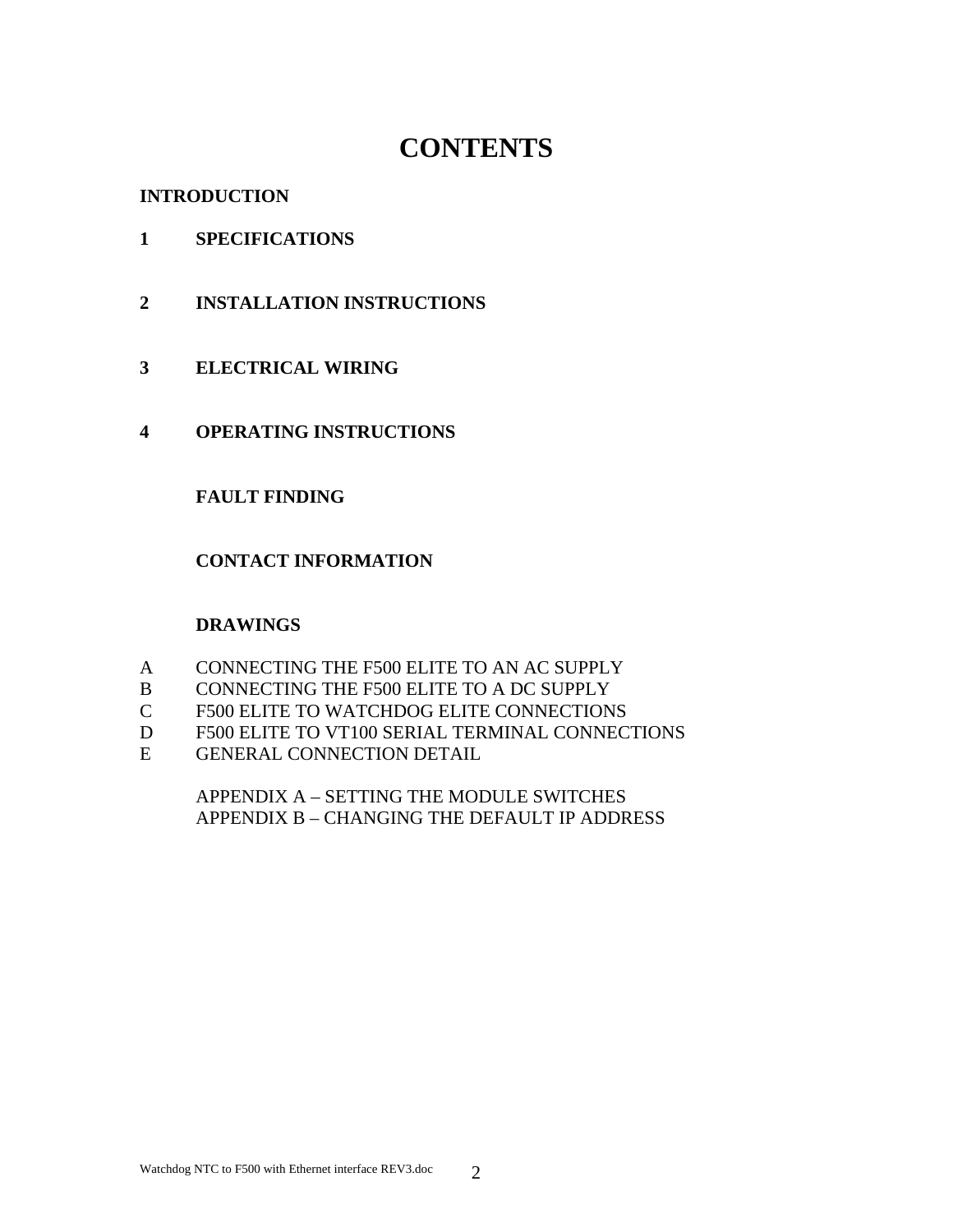### **F500 FIELDBUS ADAPTER.**

#### **INTRODUCTION**

This version of the F500 Elite Fieldbus adapter had been designed to work as a Watchdog Elite communications gateway and has been designed specifically to allow up to 10 Watchdog control units to be networked together through their own built in communications system. The network data can then be passed through the Fieldbus adapter to an Ethernet or Modbus TCP network. The communications control unit is housed in a self-contained wall-mounting enclosure, and will operate from 100-240v AC or from 24v DC.

#### **1. SPECIFICATIONS**

1.1 The Control Unit

A plastic enclosure houses the electronics and terminal connectors. The unit contains a printed circuit board to accommodate power supply circuitry, microprocessor, Fieldbus card and terminals. The design is capable of accommodating 8 of the most common Fieldbus interfaces.

| <b>Electrical Supply</b> |                                                   | 100-240VAC +/- 10% 50/60Hz                                                                                                                                                                                                                                |
|--------------------------|---------------------------------------------------|-----------------------------------------------------------------------------------------------------------------------------------------------------------------------------------------------------------------------------------------------------------|
|                          |                                                   | $24VDC + -10\%$                                                                                                                                                                                                                                           |
| <b>Power Consumption</b> | $\sim 100$                                        | 12 WATTS                                                                                                                                                                                                                                                  |
| Terminals                |                                                   | Power 4mm <sup>2</sup> 14 AWG max                                                                                                                                                                                                                         |
|                          |                                                   | Communications, as appropriate to the Fieldbus                                                                                                                                                                                                            |
|                          |                                                   | module.                                                                                                                                                                                                                                                   |
| Protection               | $\sim$ 100 $\mu$                                  | NEMA4X, IP66                                                                                                                                                                                                                                              |
| Height                   | $\frac{1}{2}$ and $\frac{1}{2}$ and $\frac{1}{2}$ | 9.7", 246mm                                                                                                                                                                                                                                               |
| Width                    | $\omega_{\rm{max}}$ and $\omega_{\rm{max}}$       | $7.4$ ", 188mm                                                                                                                                                                                                                                            |
| Depth                    |                                                   | $4$ ", 102mm                                                                                                                                                                                                                                              |
| <b>Fixing Centres</b>    |                                                   | 8.75" high x 4" wide, 222mm x 102mm                                                                                                                                                                                                                       |
| Cable Entry              | $\omega_{\rm{max}}$ and $\omega_{\rm{max}}$       | 2 Holes $11/8$ " DIA, $28$ mm, $\frac{3}{4}$ " CONDUIT                                                                                                                                                                                                    |
| Weight                   |                                                   | $3$ lbs, $1.3$ Kg                                                                                                                                                                                                                                         |
| Approvals                |                                                   | - CSA Class II, Div.2-Groups F, G T125°C (F5004V46C)                                                                                                                                                                                                      |
|                          |                                                   | Ex tc IIIC T125 <sup>o</sup> C Dc IP66 Tamb -20 <sup>o</sup> C to +45 <sup>o</sup> C                                                                                                                                                                      |
|                          |                                                   | Zone 22 AEx tc IIIC T125 <sup>o</sup> C Dc IP66 Tamb -20 <sup>o</sup> C to +45 <sup>o</sup> C                                                                                                                                                             |
|                          |                                                   | CSA Class II, Div. 1 - Groups E, F, G T125°C (F4004V4C)<br>When Powered with a Class 2 Power Supply)<br>Ex tb IIIC T125 <sup>o</sup> C Db IP66 Tamb -20 <sup>o</sup> C to +50 <sup>o</sup> C<br>Zone 21 AEx tb IIIC T125 °C Db IP66 Tamb -20 °C to +50 °C |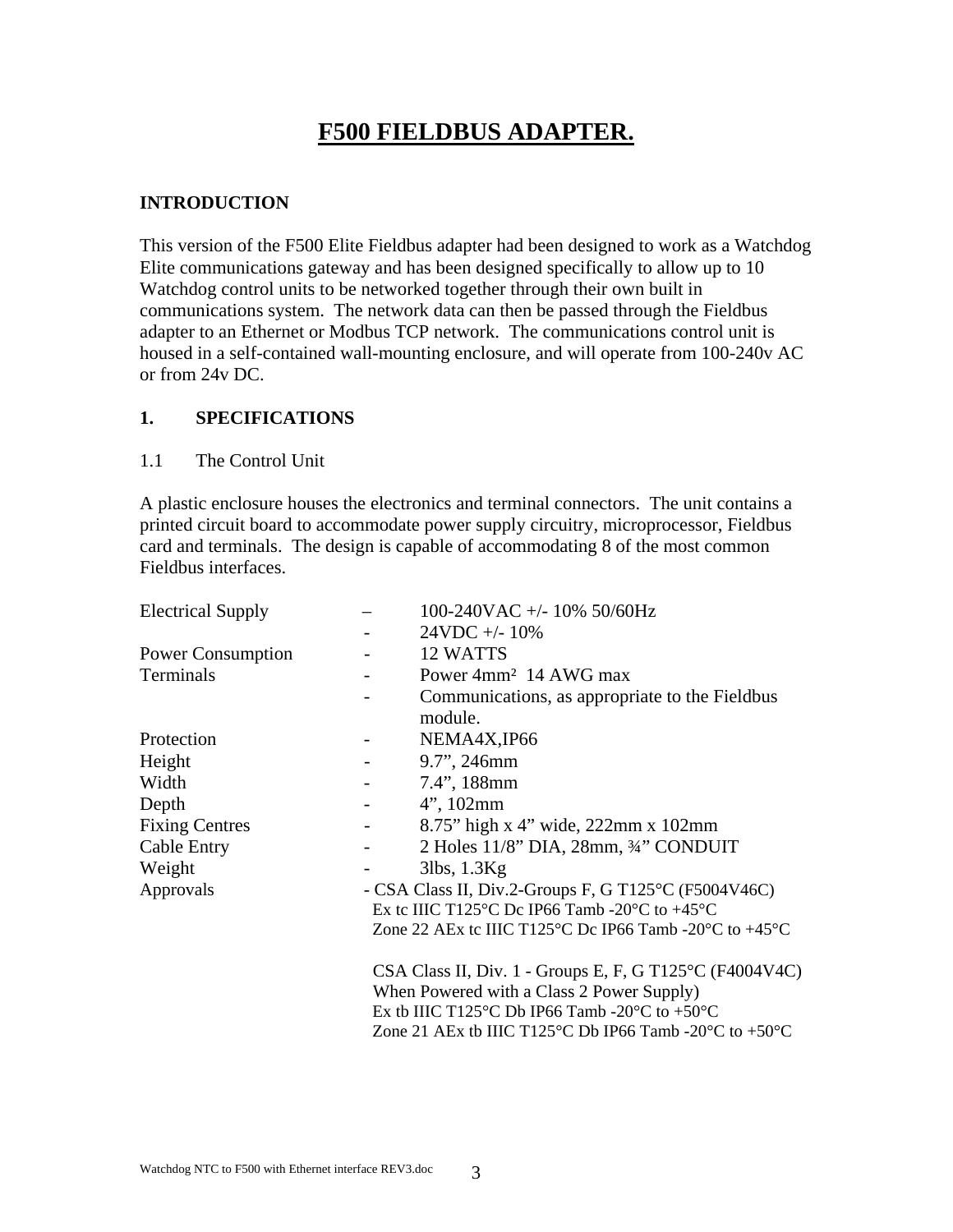#### **2. INSTALLATION INSTRUCTIONS**

The Control Unit

The Control Unit box should be installed in a suitable control or starter switch room. The box should have sufficient space to open the lid for wiring.



**The Control Unit is susceptible to static voltage. Connection of a clean ground to terminal 29 is essential for optimum performance. Prior to this connection, static handling precautions should be taken.** 

#### **3 ELECRICAL WIRING**

Refer to Drawings A, B, C & E

When installing the equipment in an area which is likely to be hazardous from Ignitable Dusts, use liquid tight conduit and fittings and follow all local codes.

#### **4 OPERATING INSTRUCTIONS**

The Fieldbus Adapter is a self contained unit and there are no user configurable options with the exception of the Ethernet IP address. The adapter is equipped with three communications ports; RS232, RS485 and Ethernet TCP.

The RS232 is a simple interface which can be used for diagnostics purposes. The data from this port is formatted to work with a VT100 display terminal. Any terminal or terminal emulator capable of supporting the VT series or compatible commands can be used with this port although the data has been optimised to work with VT100. The RS232 port operates at a fixed data rate of 9600, N, 8, 1.

The RS485 port is a four wire, twin twisted pair full duplex serial port and has been specifically configured to work with the Watchdog communications network. You should not connect any other devices to this port unless you wish to monitor the Watchdog data directly. If this is the case then contact your supplier for details relating to the Watchdog command protocol.

The Ethernet port meets the requirements of the 10/100Base-T twisted pair Ethernet physical layer. The Ethernet Fieldbus adapter module is designed for use with the general and the Modbus form of the TCP/IP communications model. The Fieldbus module should be connected through a standard Ethernet communications hub/switch. Alternatively, a peer to peer connection could be made using a single crossover or uplink cable. The Fieldbus Ethernet module will support up to 16 simultaneous Ethernet TCP connections. The default configurations used by the Fieldbus module are as follows.

IP Address. 192.168.0. X Port 502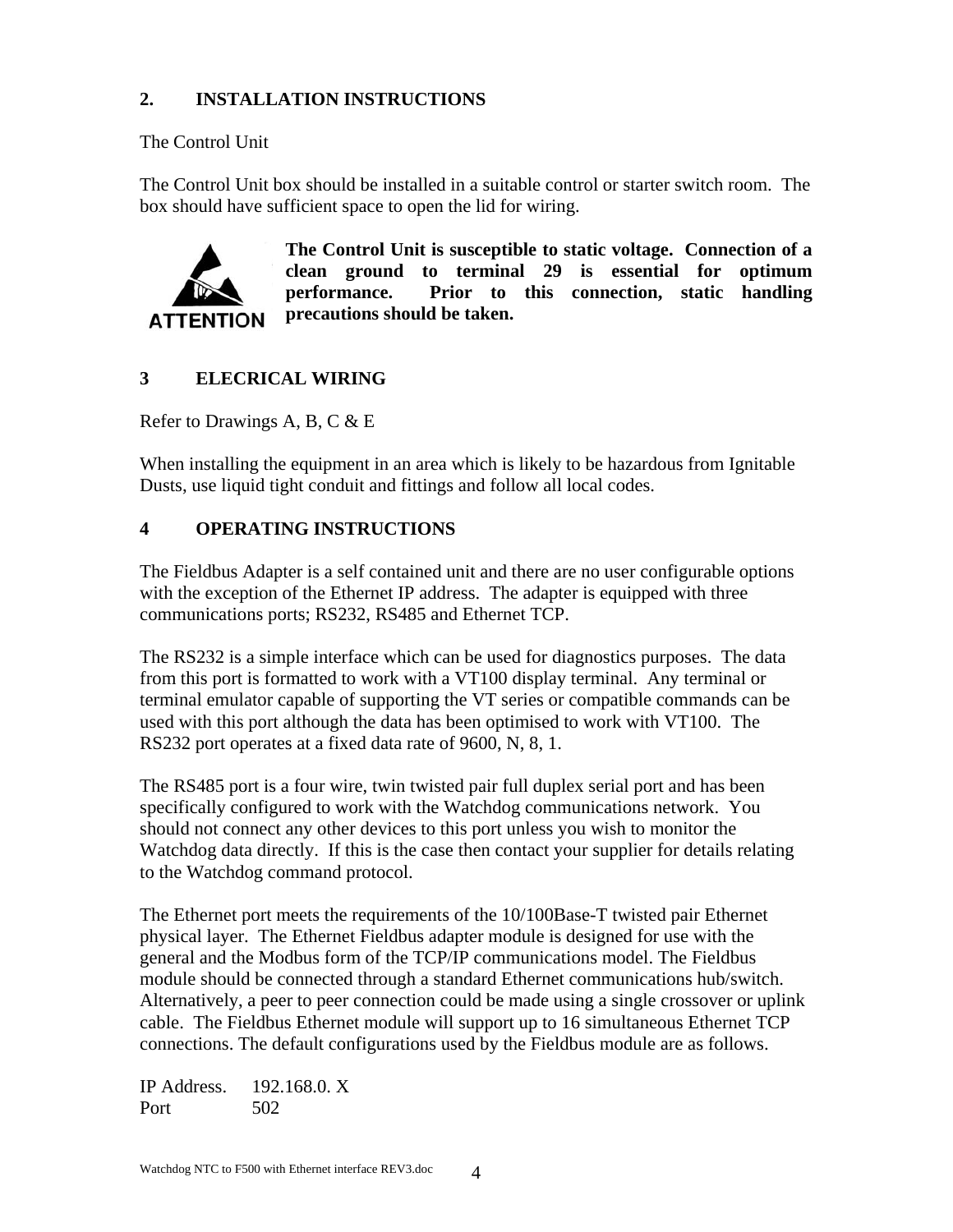This module is currently configured for use as part of an intranet network only therefore further settings are not required. By default, the following settings are also applied.

Subnet address 255.255.255.0 Gateway Address 0.0.0.0.

These settings can be ignored as they are only useful when connecting to an internet network.

The last byte of the IP address "X" refers to the settings made on the switches located on the Ethernet module. The switch block contains 8 switches which represent the last 255 addresses of the IP address 192.168.0.1-255. The right most switch (switch 8) is the Least Significant Bit and the leftmost switch (switch 1) is the Most Significant Bit of the address. The switch is on (selected) when in the down position. If all switches are off (all up) then a fault condition is indicated by led 2 flashing green at the rate of about once every second. The address of the module can be changed at any time without the need to recycle power. Caution must always be exercised when working with an open unit when power is still applied.



The above diagram shows the location of the main parts of the Ethernet Fieldbus module.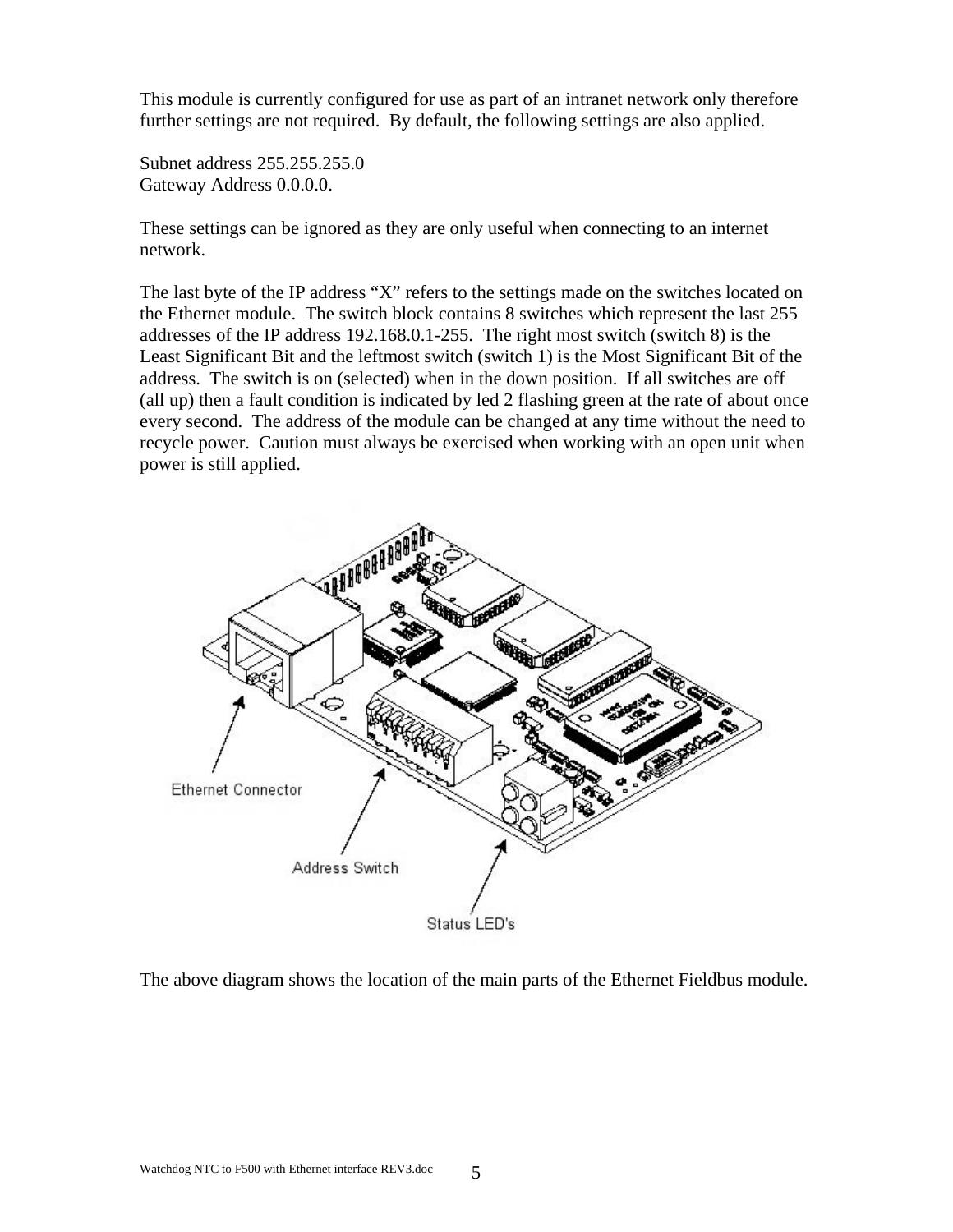The Ethernet connections are shown below and are identical to the standard Ethernet RJ45 connections.

| Connector | Signal | Description.                  |
|-----------|--------|-------------------------------|
| Pin       |        |                               |
|           | $TD+$  | <b>Positive Transmit Data</b> |
| 2         | TD-    | Negative Transmit data        |
| 3         | RD+    | <b>Positive Receive Data</b>  |
| 4         |        | No Connection                 |
| 5         |        | No Connection                 |
| 6         | RD-    | <b>Negative Receive Data</b>  |
|           |        | No Connection                 |
| 8         |        | No Connection                 |
| Casing    | PF     | Protective Earth              |



The status LED's are grouped in a single block of four and indicate the following status.



#### Led 1 Status

| Let I Duun |                                                                                    |  |  |
|------------|------------------------------------------------------------------------------------|--|--|
|            | Colour   Frequency   Description                                                   |  |  |
|            | Green   Steady on   Indicated that the module is connected to an Ethernet network. |  |  |

#### Led 2 Status

| Colour | Frequency | Description                                                       |
|--------|-----------|-------------------------------------------------------------------|
| Green  | 1 Hz      | Indicated that the used IP address is not set by the value of the |
|        |           | DIP switches.                                                     |
| Red    | $1$ Hz    | The Ethernet MAC address is not correct. The module will          |
|        |           | not be able to initialise, please contact your supplier.          |
| Red    | $2$ Hz    | This module failed to load Ethernet configuration from the        |
|        |           | Flash memory.                                                     |
| Red    | $4$ Hz    | Internal error, please contact your supplier.                     |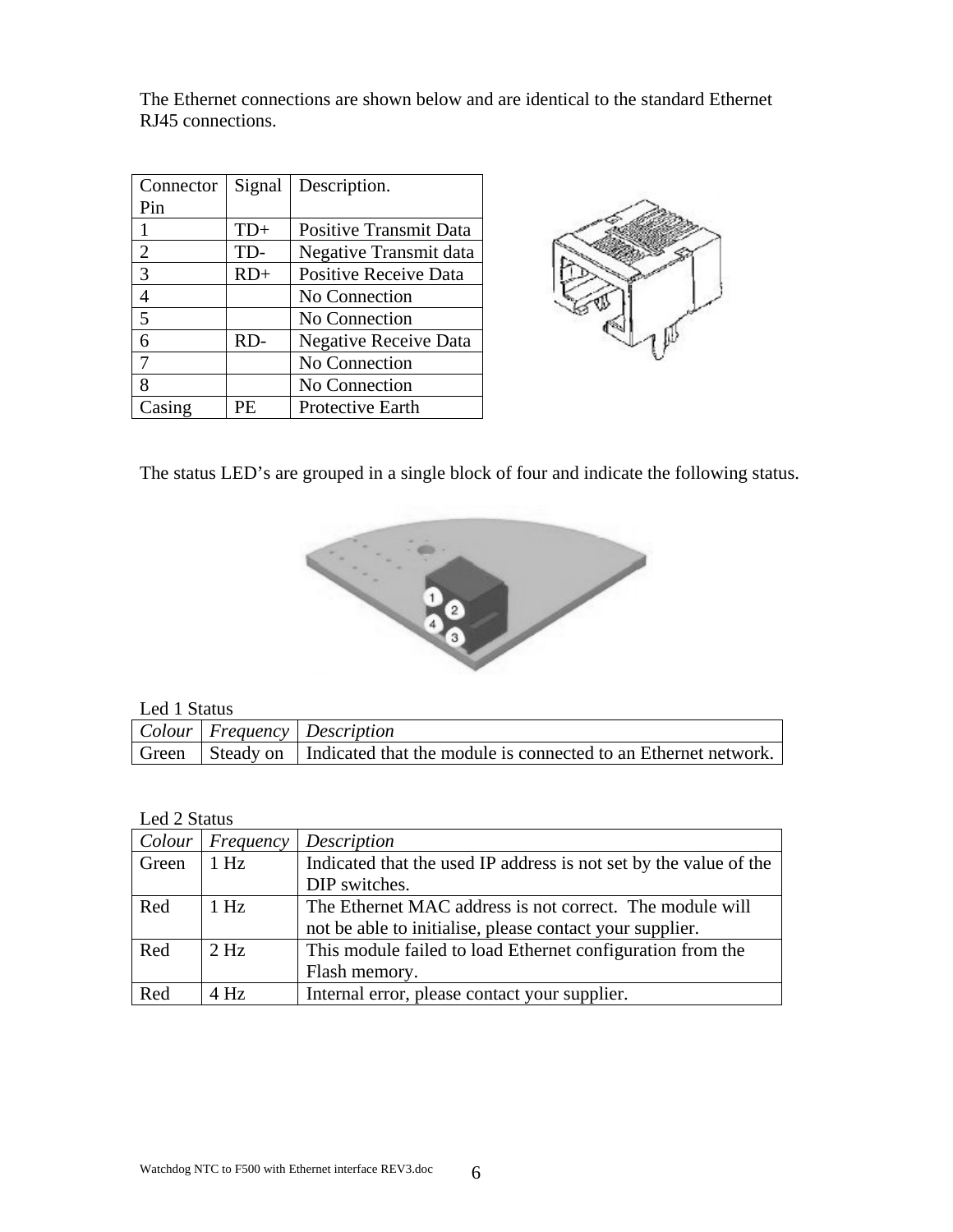Led 3 Status

|       |                          | Colour   Frequency   Description                                 |
|-------|--------------------------|------------------------------------------------------------------|
| Green | $\overline{\phantom{0}}$ | Indicates the number of Modbus TCP connections that are          |
|       |                          | currently established to the module. The LED flashes to indicate |
|       |                          | the number of connections. For example, if three connections     |
|       |                          | are made then the LED will flash three times, the LED will be    |
|       |                          | off for a period of about two seconds and then the flash cycle   |
|       |                          | will repeat.                                                     |

#### Led 4 Status

|         | Colour   Frequency   Description                                      |
|---------|-----------------------------------------------------------------------|
| Green - | I Flashes from green to off when a packet is received or transmitted. |

The following exception status codes may be generated by the F500. These codes are generated when you are using an incorrect data polling method.

| Exception | Name                | Description                                           |
|-----------|---------------------|-------------------------------------------------------|
| Code      |                     |                                                       |
| 01        | Illegal             | This module does not support the function code in the |
|           | Function            | query                                                 |
| 02        | <b>Illegal Data</b> | The data address received in the query is outside the |
|           | Address             | initialised memory area in the module.                |
| 03        | <b>Illegal Data</b> | The data in the request is illegal                    |
|           | Value               |                                                       |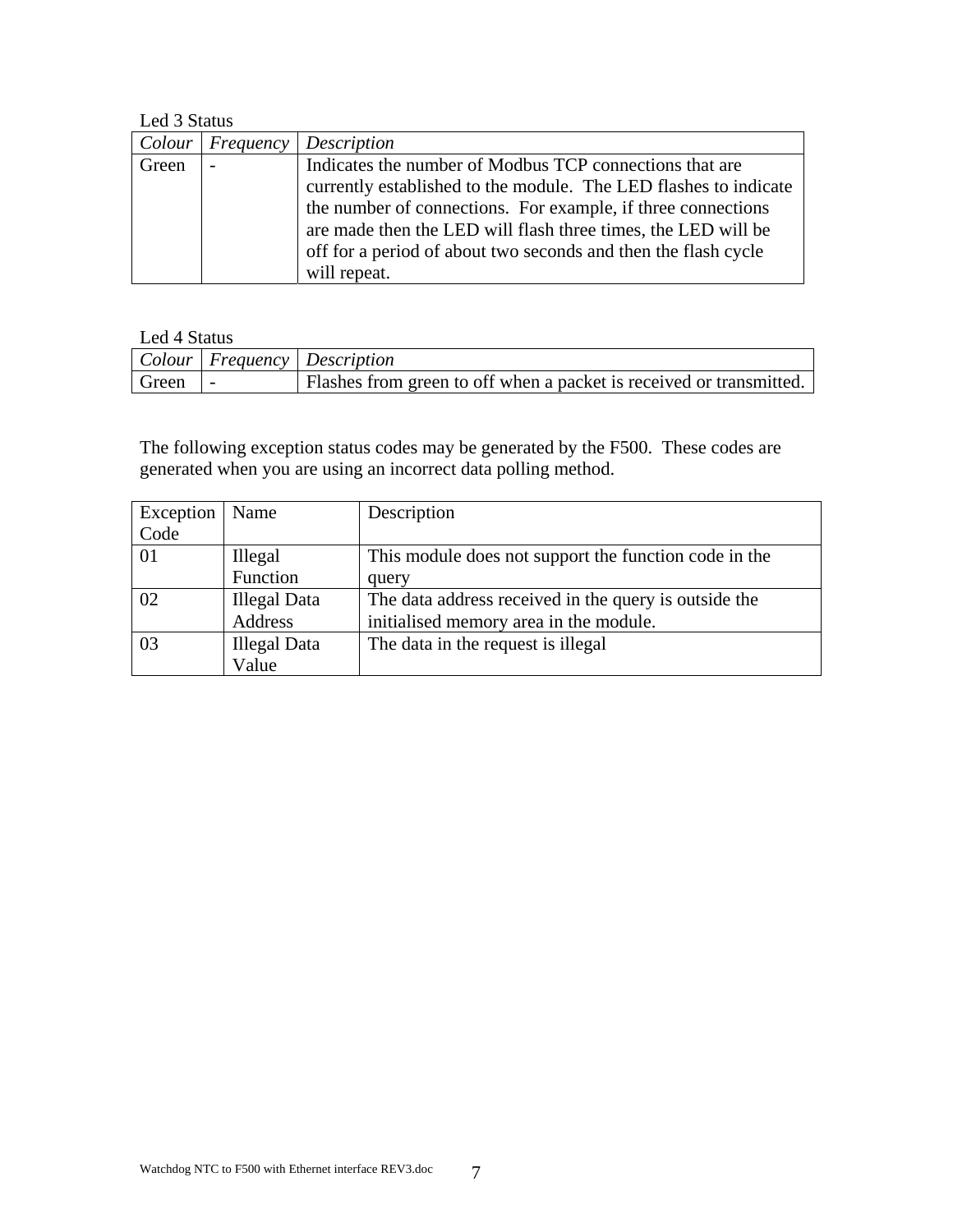#### **When using the interface as general Ethernet interface, the Modbus references may be ignored. The functionality is identical for both Ethernet and Modbus.**

| Watchdog       | Input       | Input       |
|----------------|-------------|-------------|
| Address        | Words       | <b>Byte</b> |
|                | 0           | $0 - 1$     |
| 1              | $1 - 17$    | $2 - 35$    |
| $\overline{2}$ | $18 - 34$   | $36 - 69$   |
| 3              | $35 - 51$   | $70 - 104$  |
| 4              | $52 - 68$   | $105 - 137$ |
| 5              | $69 - 85$   | 138-171     |
| 6              | $86 - 102$  | $172 - 205$ |
| 7              | $103 - 119$ | $206 - 239$ |
| 8              | $120 - 136$ | $240 - 273$ |
| 9              | $137 - 153$ | $274 - 307$ |
| 10             | $154 - 170$ | $308 - 341$ |

The Watchdog data is automatically read for up to 10 controllers. The data returned is processed and stored in the following format. The position of the data is fixed within the input data table.

Although data is returned in a word format, much of the data is in either byte pairs (2 bytes per word) or as two single bytes; more on this later.

Word 0 (Byte 1) is used to indicate the number of Watchdogs that are responding to the request for data. Word 0 (Byte 0) is unused. This only occurs once in the entire table. The remaining data stored in the input bytes is constructed as follows.

All the values are stored in Hexadecimal

| Number of Watchdogs detected this time (Byte 1,0) once only | $\Omega$ | No.Of WD        | 0x0200          |
|-------------------------------------------------------------|----------|-----------------|-----------------|
| Watchdog current speed (Byte 3,2)                           |          | WD1 Speed       | 0x0000          |
| Watchdog current operating status (Byte 5,4)                |          | <b>Status</b>   | $0 \times 0000$ |
| Under speed alarm and stop in % (Byte 7,6)                  | 3        | USA/USS         | 0x0000          |
| Over speed alarm and stop in % (Byte 9,8)                   | 4        | OSA/OSS         | $0 \times 0000$ |
| Current calibration value in PPM (Byte 11,10)               | 5        | Calibration PPM | 0x0000          |
| Display scaling factor (Byte 13,12)                         | 6        | Scale Factor    | 0x0000          |
| NTC Temperature 1 and 2 (Byte 15, 14)                       |          | T1/T2           | $0 \times 0000$ |
| NTC Temperature 3 and 4 (Byte 17, 16)                       | 8        | T3/T4           | 0x0000          |
| NTC Temperature 5 and 6 (Byte 19, 18)                       | 9        | T5/T6           | 0x0000          |
| NTC temperature sensor status 1 and 2 (Byte 21,20)          | 10       | ST1/ST2         | $0 \times 0000$ |
| NTC temperature sensor status 3 and 4 (Byte 23,22)          | 11       | ST3/ST4         | $0 \times 0000$ |
| NTC temperature sensor status 5 and 6 (Byte 25,24)          | 12       | ST5/ST6         | 0x0000          |
| Sensor 1 and sensor 2 alarm level (Byte 27,26)              | 13       | ALM1/ALM2       | $0 \times 0000$ |
| Sensor 3 and sensor 4 alarm level (Byte 29,28)              | 14       | ALM3/ALM4       | 0x0000          |
| Sensor 5 and sensor 6 alarm level (Byte 31,30)              | 15       | ALM5/ALM6       | 0x0000          |
| Number of sensors in use (Byte 33), Relay status (Byte 32)  | 16       | NOS/REL         | 0x0000          |
| Persistent alarm value (Byte 35), update counter (Byte 34)  | 17       | PERALM/CNT      | $0 \times 0000$ |
|                                                             |          |                 |                 |

The data from each Watchdog is stored in 17 consecutive words (or 34 bytes) of data. The first two bytes of the group of 34 (e.g.  $3 \& 2$ ) represent the Watchdog speed. The second two bytes of the group of 34 (e.g.  $5 \& 4$ ) represent the Watchdog status.

The Watchdog speed is encoded in the following manner.

Four hexadecimal digits are used to represent the measured speed for the Watchdog. The rightmost three and a half are the main body of the speed and the upper half of the fourth is the position of the decimal place within the information. If the most significant two bits are '00' then decoding of the speed is not required. If the two bits are '01', then the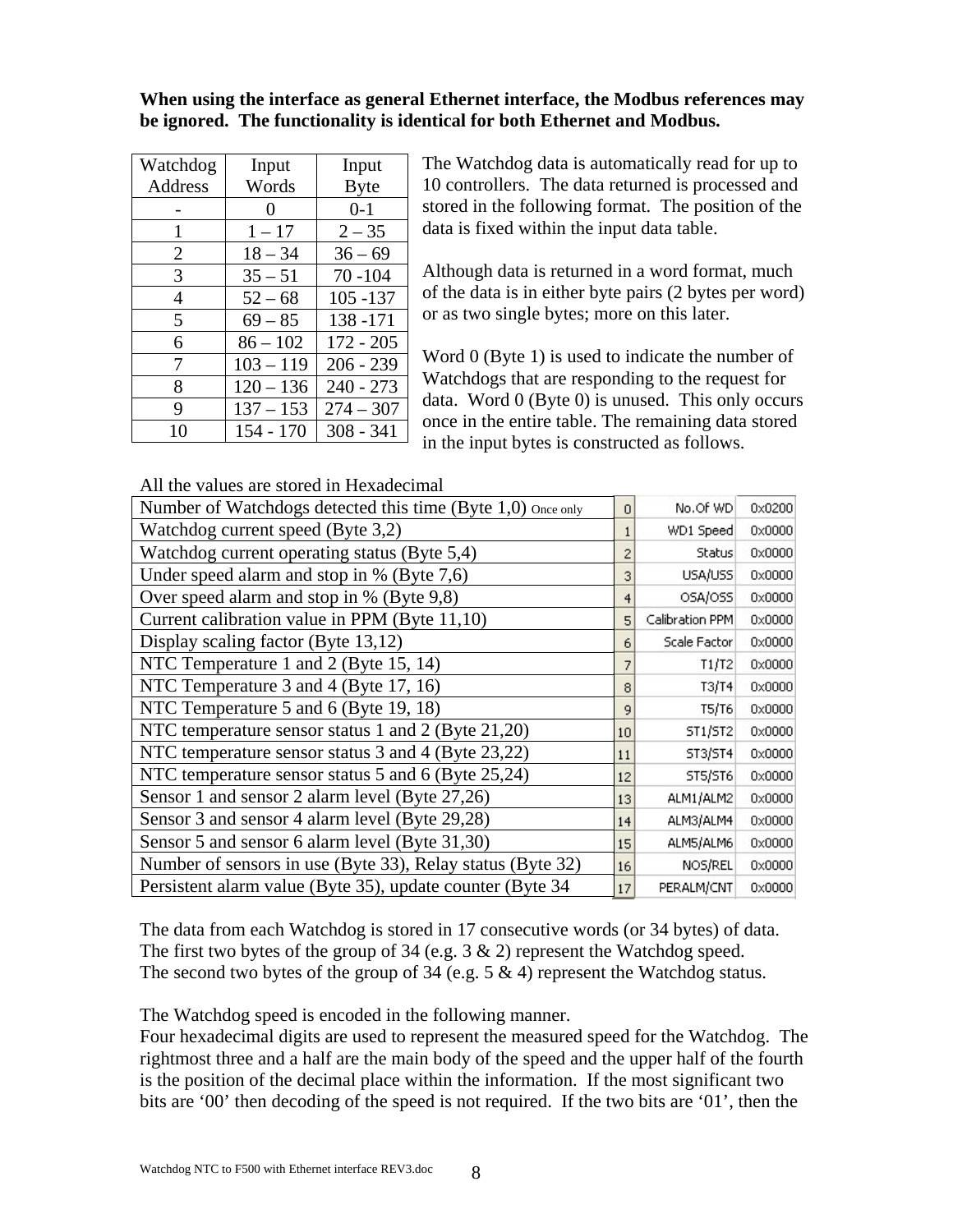resulting value should be divided by 10 and if the two bits are '10' then the speed should be divided by 100. The top two bits should never be '11' as this has no meaning.

| Bit | Bit      | Description (e.g. most significant bits of the first speed byte 3)   |
|-----|----------|----------------------------------------------------------------------|
|     | O        |                                                                      |
|     | $\theta$ | Bits 5-0 of the first byte and the whole second represent the speed. |
|     |          | Same as above but the speed and should be divided by 10              |
|     |          | Same as above but the speed and should be divided by 100             |
|     |          | Not used.                                                            |

An example of this can be seen below.

Watchdog speed = 6E (e.g. byte 3) & 1E (e.g. byte 2). The leftmost digit (6) = '0110' in binary which can be separated into '01' (bits 7 and 6) for speed scaling and '10' (bits 5 and 4) for the upper speed digit. If you strip off bits 7 and 6 you are left with a decoded value of 2E & 1E for the speed and '01' or divide by 10 for the scaling. The speed 2E1E converted to decimal  $= 11806$  and then divided by 10 results in an actual speed of 1180.6. By default the Watchdog will display speed in pulses per minute but it can be scaled to display any value required, refer to the Watchdog manual for further detail.

The Watchdog status is encoded as described in the following manner. Two data bytes are used to represent the status for the Watchdog. The first status byte (e.g. byte 5) is the status code and the second byte (e.g. byte 4) represents any data which is associated with the status code. All data is in hexadecimal.

| <b>Status Code</b>            | <b>Status Data</b>                  |                                                                          |
|-------------------------------|-------------------------------------|--------------------------------------------------------------------------|
| $\left(\text{Byte } 5\right)$ | $(B$ yte 4)                         | What it means.                                                           |
| 09                            | % Complete                          | Watchdog is calibrating (% complete).                                    |
| 0F                            |                                     | Elevator is stopped due to persistent belt slip.                         |
| 10                            |                                     | Elevator is stopped due to persistent over calibration.                  |
| 11                            |                                     | Misalignment detected on Top & Bottom sensors.                           |
| 22                            |                                     | Elevator is stopped and is ready to run (Normal stop<br>condition)       |
| 23                            | <b>Start-up Delay</b><br>In seconds | Elevator is accelerating. (xx seconds remain)                            |
| 24                            | Speed %                             | Elevator running within programmed limits.                               |
| 25                            | Speed %                             | Stop relay has been de-energised (Fault stop<br>condition)               |
| 27                            | Time to alarm<br>In seconds         | Misalignment detected. (xx seconds to alarm)                             |
| 2A                            | Time to alarm<br>In seconds         | Over speeding: Alarm relay about to de-energise (xx<br>seconds to alarm) |
| 2D                            |                                     | Misalignment detected at the top of the elevator.                        |
| 2F                            | Time to stop                        | Over speeding: Stop relay about to de-energise (xx                       |
|                               | In seconds                          | seconds to stop)                                                         |
| 31                            |                                     | Speed display is over range: check the scaling factor.                   |
| 32                            |                                     | Start elevator to commence calibration procedure.                        |
| 36                            | $1-4$                               | Watchdog has detected an internal fault.                                 |
| 39                            | Time to alarm                       | Belt slipping. (xx seconds to alarm)                                     |
|                               | In seconds                          |                                                                          |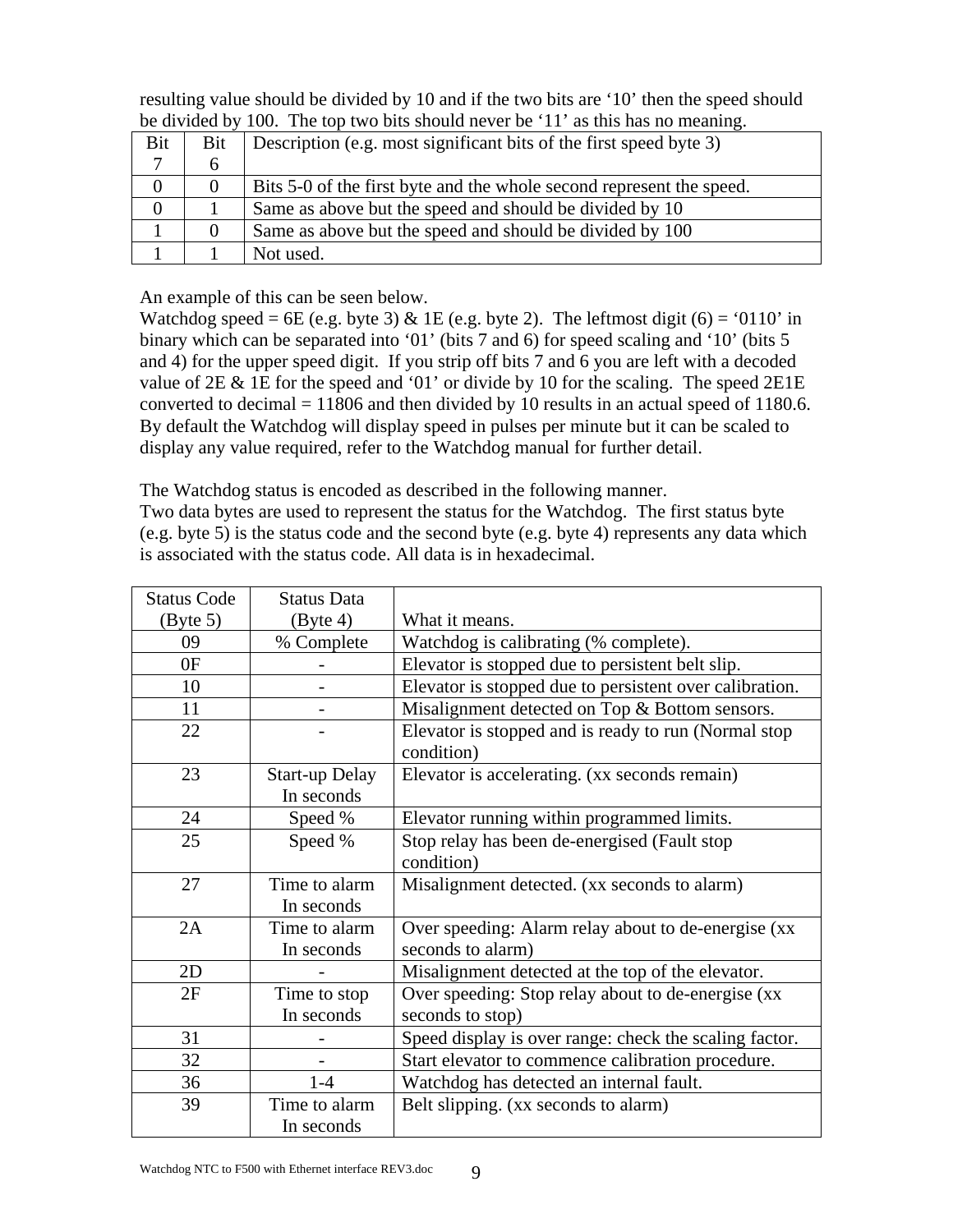| 3A | Time to stop | Belt slipping: Stop relay about to de-energise. (xx  |
|----|--------------|------------------------------------------------------|
|    | In seconds   | seconds to stop)                                     |
| 3B |              | Elevator stopped due to lack of acceleration.        |
| 3C | Time to stop | Persistent alarm. (xx seconds to alarm)              |
|    | In seconds   |                                                      |
| 3D |              | Elevator stopped: Speed has exceeded over speed      |
|    |              | limit.                                               |
| 3E |              | Interlock signal off, waiting for zero speed.        |
| 3F |              | Elevator stopped: Persistent alarm condition.        |
| 40 |              | Elevator stopped: Severe under speed.                |
| 41 |              | Watchdog is not calibrated: Please see the manual.   |
| 42 |              | Misalignment detected at the bottom of the elevator. |
| 44 |              | Wrong access code used when changing setup.          |
| 46 | Speed %      | Elevator speed less than alarm level (slipping)      |
| 47 | Speed %      | Elevator speed more than alarm level (Over speeding) |
| 49 |              | Suspected open circuit or faulty PTC bearing         |
|    |              | temperature sensor.                                  |
| 4A |              | Suspected fault on one or more MAS. Could be mains   |
|    |              | pickup.                                              |
| 4E |              | Plug switch is open.                                 |
| 50 |              | PTC Hot bearing at zone 1.                           |
| 51 |              | PTC Hot bearing at zone 2.                           |
| 52 |              | PTC Hot bearing at zone 3.                           |
| 53 |              | PTC Hot bearing at zone 4.                           |
| 54 |              | PTC Hot bearing at zone 5.                           |
| 55 |              | PTC Hot bearing at zone 6.                           |
| 56 |              | HBS is open circuit at zone 1                        |
| 57 |              | HBS is open circuit at zone 2                        |
| 58 |              | HBS is open circuit at zone 3                        |
| 59 |              | HBS is open circuit at zone 4                        |
| 5A |              | HBS is open circuit at zone 5                        |
| 5B |              | HBS is open circuit at zone 6                        |

An example of the status code might be '2463'. The first status byte (byte 5) '24' show that the equipment is running within the specified alarm limits and the second status byte (byte 4) '63' indicate that the speed is 99% if it's calibrated value. Where a value is not shown or a '-'is used in the table, this indicates that any data present in this field should be ignored.

Several different conditions may occur at the same time whilst the Watchdog is operating. If the Watchdog is running within calibrated range but also detects a motion sensor fault then the information returned may look something like this.

'2463' Running at 99% of calibrated speed. Followed three seconds later by 2D--' Misalignment detected at the top of the elevator. Followed three seconds later by '3CAA' Persistent alarm, 170 seconds to go.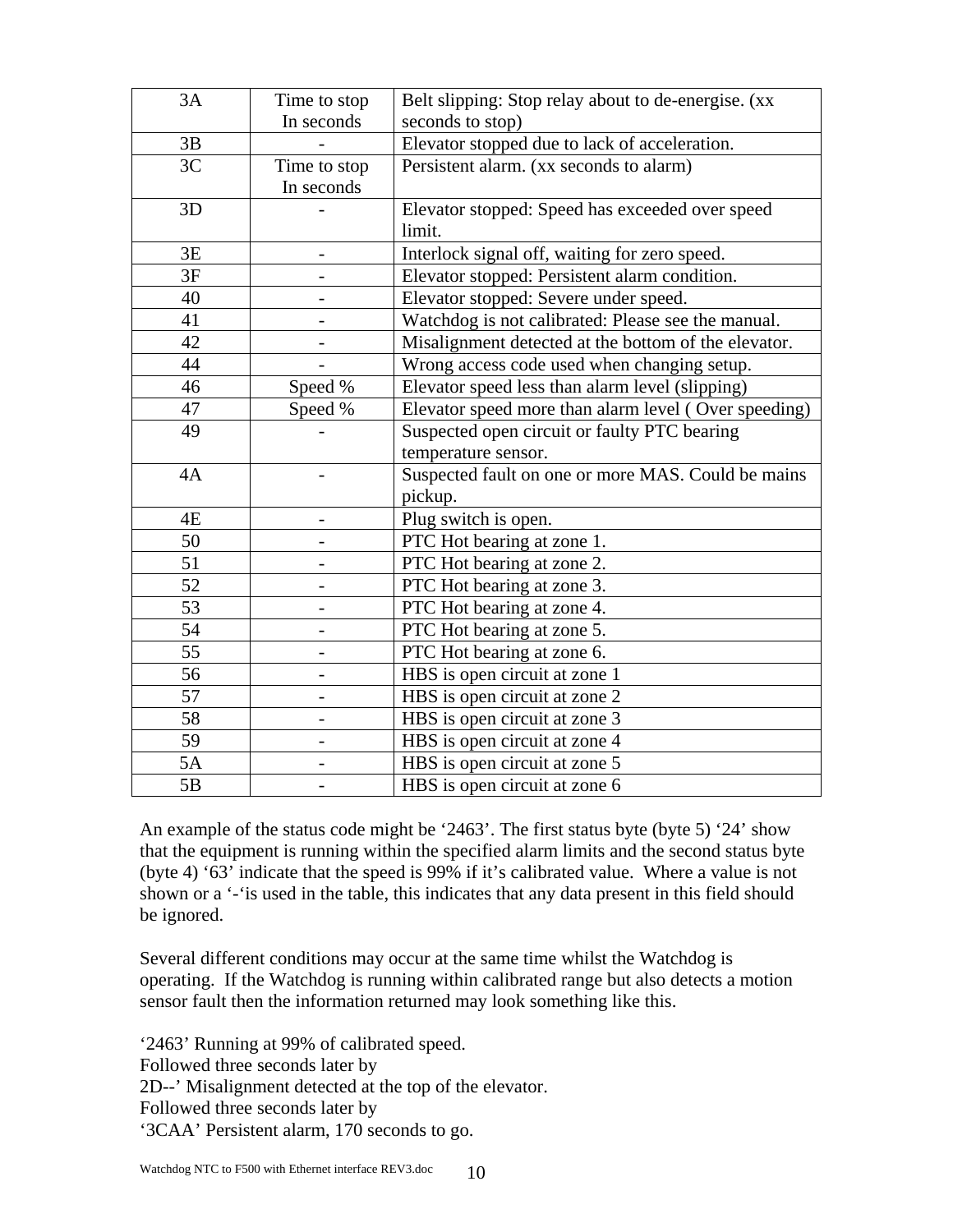The messages would then repeat with any new values in the status data field.

Due to some limitations in the speeds involved in updating the Watchdog information, rapid changed of data could be missed or be present for only a very short period of time.

If the Watchdog is placed in one of the two test modes, the messages below will be returned in the following order.

| Bytes 3 | Bytes 5  | The first two bytes show the speed data and the second two |  |
|---------|----------|------------------------------------------------------------|--|
| and 2   | and 4    | bytes show the status and status data.                     |  |
| xx & xx | 06 & xx  | Over speed Stop as a percentage of calibrated speed.       |  |
| xx & xx | 05 & xx  | Over speed Alarm as a percentage of calibrated speed.      |  |
| xx & xx | 02 & xx  | The actual calibrated speed                                |  |
| xx & xx | 03 & xx  | Under speed Alarm as a percentage of calibrated speed.     |  |
| xx & xx | 04 & xx  | Under speed Stop as a percentage of calibrated speed.      |  |
|         | $07 & -$ | Performing internal test.                                  |  |
|         | $4C & -$ | Testing the Alarm relay.                                   |  |
|         | $4D & -$ | Testing the Stop relay.                                    |  |

Codes 4C and 4D are only returned if the extended test is in operation.

#### **Under speed alarm and stop in % (Byte 7, 6)**

These two bytes show (in % of calibrated speed) the under speed alarm and stop levels. These represent the point at which the Watchdog will generate an alarm or stop condition. Example, if byte 7 is '0A' and byte 6 is '14' then this means that the Watchdog will generate an under speed alarm at 10% (0A) below calibrated speed and will generate a stop condition at 20% (14) below the calibrated speed.

#### **Over speed alarm and stop in % (Byte 9, 8)**

These two bytes show (in % of calibrated speed) the over speed alarm and stop levels. These represent the point at which the Watchdog will generate an alarm or stop condition. Example, if byte 7 is '0A' and byte 6 is '14' then this means that the Watchdog will generate an over speed alarm at 10% (0A) above calibrated speed and will generate a stop condition at 20% (14) above the calibrated speed.

#### **Current calibration value in PPM (Byte 11, 10)**

These two bytes represent the current calibration speed value in Pulses Per Minute (Default). The representation can be changed to other scaled values by using the display scaling value below. Refer to the Watchdog manual for further details about display scaling.

#### **Display scaling factor (Byte 13, 12)**

These two bytes contain a value which is used by the Watchdog to scale the information on the display into a format which represents more accurately what the elevator is doing. The default scaling factor (04B0) results in the display showing the current speed in PPM. Refer to the Watchdog manual for further details about display scaling.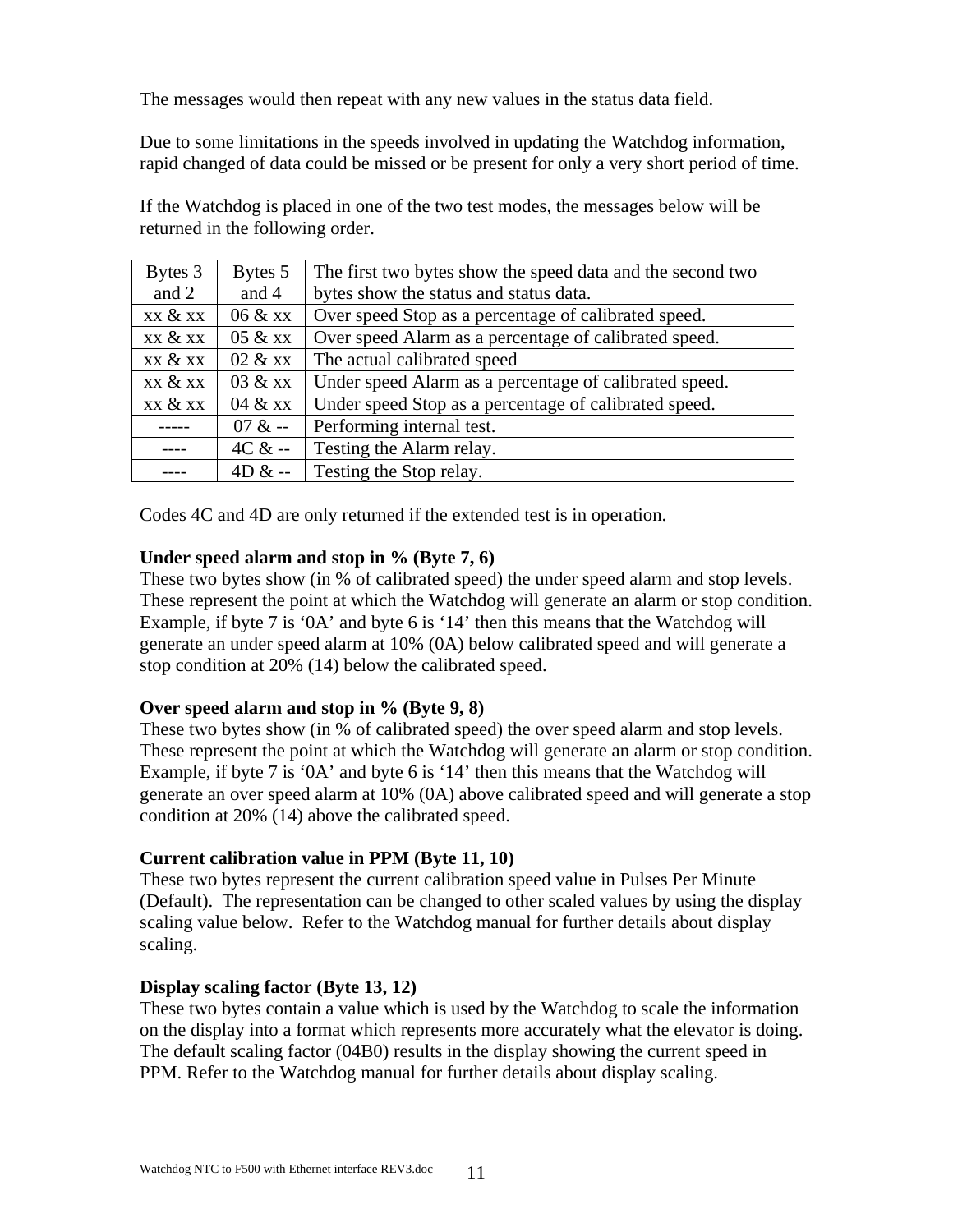#### **NTC Temperature 1 and 2 (Byte 15, 14)**

These two bytes show the actual temperature of temperature sensors  $1 \& 2$ . The values are in Dec C or Deg F according to the settings on the Watchdog. Refer to the Watchdog manual NTC section for more detail.

#### **NTC Temperature 3 and 4 (Byte 17, 16) & NTC Temperature 5 and 6 (Byte 19, 18)**

See the detail above for temperature sensors 1 and 2

#### **NTC temperature sensor status 1 and 2 (Byte 21, 20)**

These two bytes show the current status of temperature sensors number  $1 \& 2$ . If byte 21 is 0 then sensor 1 is NORMAL If byte 21 is 1 then the temperature of sensor 1 is HIGH so an alarm has been generated. If byte 21 is 2 then sensor 1 may be OPEN circuit If byte 21 is 3 then sensor 1 may be SHORT circuit

#### **NTC temperature sensors 2 to 6 operate in an identical manner as described for sensor 1 above.**

#### **Sensor 1 and sensor 2 alarm level (Byte 27,26)**

These two bytes represent the alarm value for the temperature sensor. The default values for this alarm level are '9E' (158) when measuring in Deg 'F' and '50' (80) when measuring in Deg 'C'. Refer to the Watchdog manual for further detail regarding this value.

**Sensor 3 and sensor 4 alarm level (Byte 29, 28) & Sensor 5 and sensor 6 alarm level (Byte 31, 30)** operate in an identical manner as described above.

#### **Number of sensors in use (Byte 33)**

Byte 33 shows the total number of NTC temperature sensors that are currently being monitored by the Watchdog. This value ranges from 0 to 6. See the watchdog manual for further detail.

#### **Relay status (Byte 32)**

This byte contains information relating to the status of the Watchdog LED's and Relays. Although the byte is represented in Hexadecimal converting it to binary helps to explain the contents a little better.

**0000**:0000 The left hand four bits are always **0000** and can be ignored.

0000:0000 The right hand four bits contain the following information.

 $\rightarrow$  This bit indicates the condition of the STOP Led (1=ON: 0=OFF)

: $\left| \begin{array}{cc} \downarrow \end{array} \right|$   $\rightarrow$  This bit indicates the condition of the ALARM Led (1=ON: 0=OFF)

- :  $\Box$  This bit indicates the condition of the STOP Relay (1=ON: 0=OFF)
	- $\rightarrow$ This bit indicates the condition of the ALARM Relay (1=ON: 0=OFF)

Not used and always '**0000**'

When a relay is considered to be 'ON' we mean energized and when 'OFF' we mean deenergized.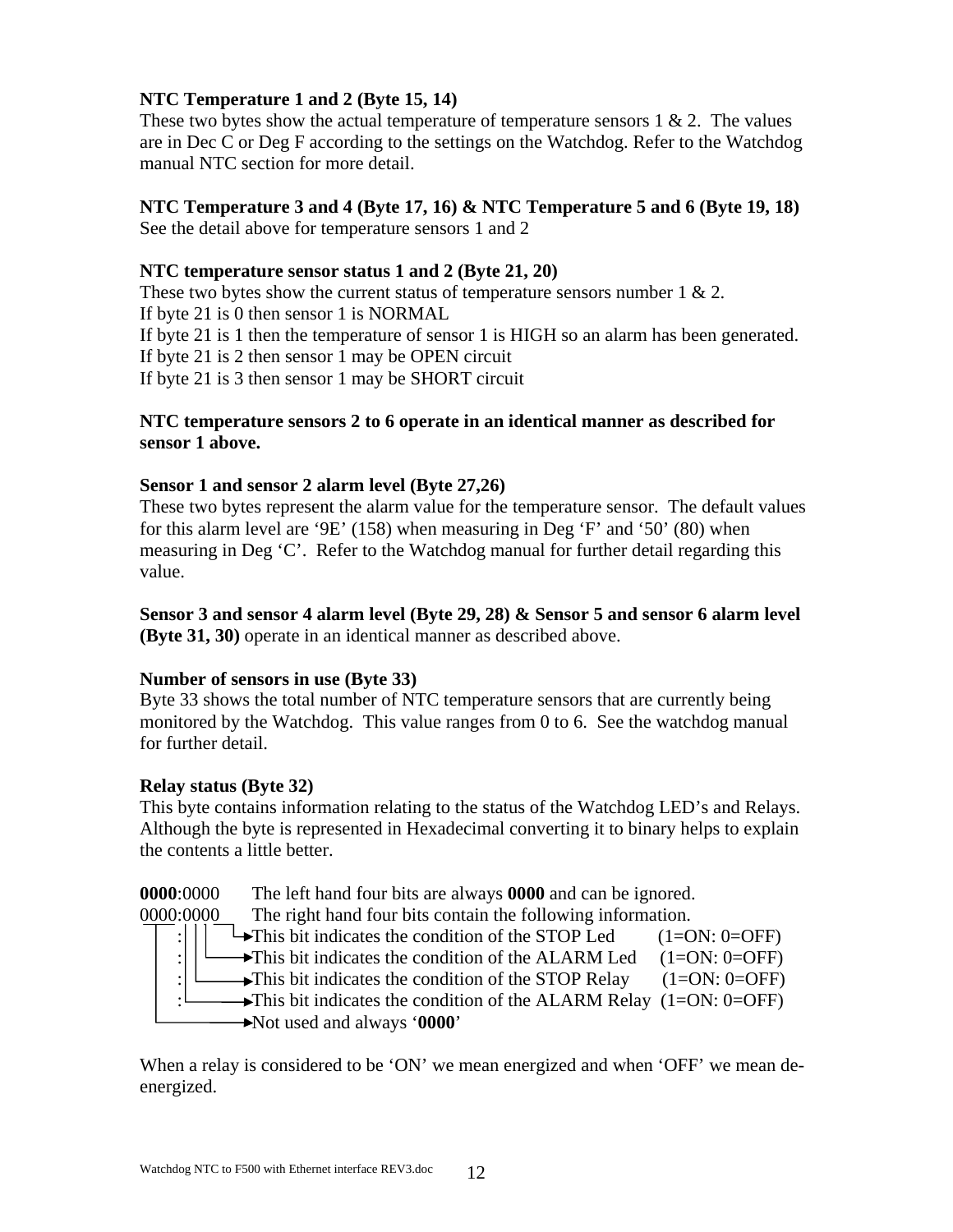$0000:0000 = 00$  then no conditions exist  $0000:0010 = 02$  then the alarm Led is on  $0000:1010 = 0A$  then the alarm Led and Alarm Relay are active  $0000:0011 = 03$  then both Led's are 'on' and both Relays are 'off' (de-energized)

#### **Persistent alarm value NTC only (Byte 35)**

This is how long the temperature alarm will take in seconds before stopping the elevator. The default value is 'B4' 180 seconds. If this value reaches '0' then the elevator will be stopped.

#### **Update counter (Byte 34)**

Every time the F500 successfully receives information from the chosen watchdog, then this counter value will be incremented by 1. The watchdog treats serial communications as low priority so occasionally requests for data can be ignored. It is advisable to keep checking this value so as to know when new data has arrived in the F500. The counter will increment from 0 to 255 and then return to 0 again in a continuous loop.

**Below is an example of the data returned when the F500 is polling Watchdogs.** 

|                | ີ<br>ີ<br>WDF500.mbp                               |                 |                |                 |                      |                 |                        |               |                |                 |                     |                 |
|----------------|----------------------------------------------------|-----------------|----------------|-----------------|----------------------|-----------------|------------------------|---------------|----------------|-----------------|---------------------|-----------------|
|                | $\P$ Tx = 491: Err = 0: ID = 1: F = 03: SR = 500ms |                 |                |                 |                      |                 |                        |               |                |                 |                     |                 |
|                |                                                    |                 |                |                 |                      |                 |                        |               |                |                 |                     |                 |
|                | Alias                                              | 00000           | Alias          | 00010           | Alias                | 00020           | Alias                  | 00030         | Alias          | 00040           | Alias               | 00050           |
| $\overline{0}$ | No.Of WD                                           | 0x0100          | <b>ST1/ST2</b> | 0x0000          | USA/USS              | 0x0A14          | ALM1/ALM2              | 0x9E9E        | Scale Factor   | 0x04B0          | NOS/REL             | $0\times0103$   |
|                | WD1 Speed                                          | 0x0000          | ST3/ST4        | $0 \times 0000$ | OSA/OSS              | 0x0A14          | ALM3/ALM4              | 0x9E9E        |                | T1/T2 0x6C4F    | PERALM/CNT          | $0 \times 004B$ |
|                | <b>Status</b>                                      | $0 \times 0000$ | <b>ST5/ST6</b> |                 | 0x0000 Calibration P | 0x0475          | ALM5/ALM6              | 0x9E9E        |                | T3/T4 0x42C2    | <b>WD4 Speed</b>    | 0x0000          |
| 3              | USA/USS                                            | $0 \times 0000$ | ALM1/ALM2      | $0 \times 0000$ | Scale Factor         | 0x04B0          | NOS/REL 0x0208         |               |                | T5/T6 0x11AA    | <b>Status</b>       | $0 \times 0000$ |
|                | OSA/OSS                                            | $0 \times 0000$ | ALM3/ALM4      | $0 \times 0000$ | T1/T2                | 0x4C50          | PERALM/CNT 0xB49C      |               | <b>ST1/ST2</b> | $0 \times 0200$ | USA/USS             | 0x0000          |
| 5              | Calibration PPM                                    | 0x0000          | ALM5/ALM6      | 0x0000          | T3/T4                | 0x3000          | WD3 Speed 0x0000       |               | ST3/ST4        | $0 \times 0000$ | OSA/OSS             | 0x0000          |
| 6              | Scale Factor                                       | $0 \times 0000$ | NOS/REL        | $0 \times 0000$ | T5/T6                | 0x4158          |                        | Status 0x4100 | ST5/ST6        | 0x0000          | Calibration PPM     | 0x0000          |
|                | T1/T2                                              | $0 \times 0000$ | PERALM/CNT     | $0 \times 0000$ | ST1/ST2              | $0 \times 0000$ | USA/USS 0x0A14         |               | ALM1/ALM2      | $0 \times 0045$ | <b>Scale Factor</b> | 0x0000          |
| 8              | T3/T4                                              | $0 \times 0000$ | WD2 Speed      | 0x0484          | ST3/ST4              | 0x0000          | OSA/OSS 0x0A14         |               | ALM3/ALM4      | 0x20D6          | T1/T2               | $0 \times 0000$ |
| 9              | <b>T5/T6</b>                                       | $0 \times 0000$ | <b>Status</b>  | 0x2465          | <b>ST5/ST6</b>       | $0 \times 0000$ | Calibration PPM 0xFF19 |               | ALM5/ALM6      | $0 \times 8B4B$ | T3/T4               | 0x0000          |
|                | Ш                                                  |                 |                |                 |                      |                 |                        |               |                |                 |                     |                 |

Words 1 to 17 (pink) represent Watchdog 1. These are currently all 0 because watchdog 1 isn't present at this time. Words 18 to 34 (green) represent Watchdog 2. Word 18 which is 0484 HEX tells us that the Watchdog is currently running at 1156 pulses per minutes. Word 19 which is 2465 HEX tells us that the Watchdog is 'running (24) at 101% (65) of the calibrated speed. The remainder of the information in the example can be decoded using the information as previously described. Words 35 to 51 (blue) represent Watchdog 3. Word 35 which is 0000 HEX tells us that the Watchdog is currently NOT running. Word 36 which is 4100 HEX tells us that the Watchdog is in fact NOT calibrated (41), see the Watchdog manual for more detail about calibration.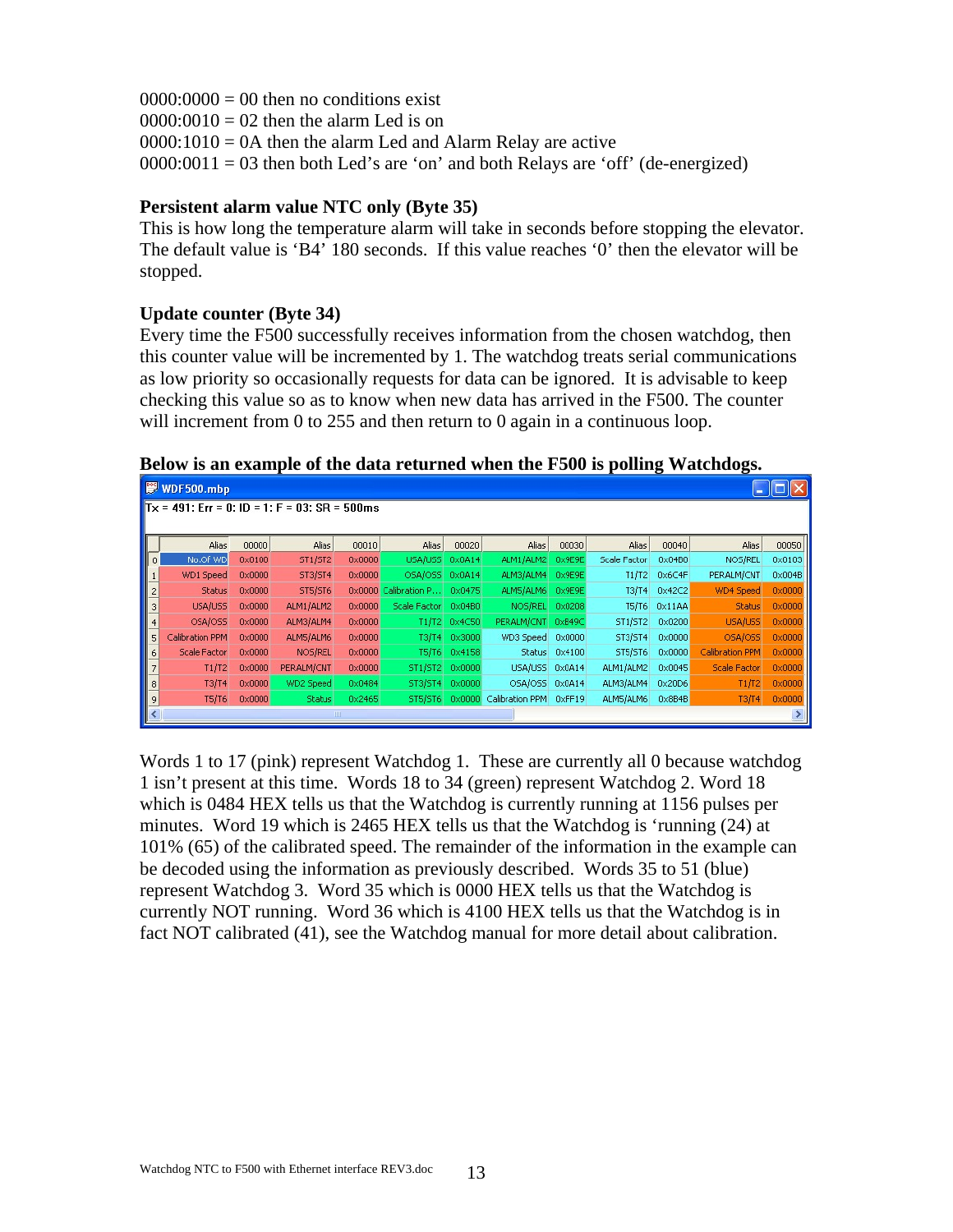#### **Diagnostics Display.**

The F500 Elite is equipped with a simple RS232 serial interface. This interface can be used to monitor the communications with the Watchdog Elite. The information displayed contains diagnostic data about the Fieldbus module and Watchdog number 1. A VT100 or compatible display terminal should be used to display the information.

```
F500 Elite Communications Gateway - Watchdog NTC
Elite Software Version - 6.0.0
CBU Version= 1.00
API Version= 3.05
FBI Version= 1.53
ABI Version= 1.53
FieldBus Type = Ethernet TCP/IP + IT)
S2468E
DATA ARRAY FOR WATCHDOG NUMBER 1
    Speed 0483 ST1/ST2 0000
                         ST3/ST4 0000<br>ST5/ST6 0000
  Status 2465
 USA/USS 0A14 5T5/ST6 0000<br>
OSA/OSS 0A14 ALM1/ALM2 9E9E<br>
Calib 0475 ALM3/ALM4 9E9E<br>
Scaling 04B0 ALM5/ALM6 9E9E<br>
T1/T2 4E47 NOS/REL 0208<br>
T3/T4 3000 P-ALM/CNT B40C
 USA/USS OA14
    T5/T6 4158
Total Watchdogs Read = 1
```
Above is an *example* screen image from the diagnostics display. The information displayed will vary slightly dependent upon the fieldbus interface used.

| $CBU Version = X.XX$ | - This is the control base unit software version.     |
|----------------------|-------------------------------------------------------|
| API Version $=$ X.XX | - This is the application interface software version. |
| FBI Version $=$ X.XX | - This is the Fieldbus interface software version.    |
| ABI Version $=$ X.XX | - This is the AnyBus interface software version.      |

Fieldbus type  $=$  Ethernet TCP/IP – This describes the type of Fieldbus module which is installed in the F500 Elite. If the Fieldbus module is faulty some or all of this data will change to suggest which area may be at fault. For example, FBI version number might become 245.55. An unusually large number such as this is not usually associated with a normally functioning module and would suggest that the Fieldbus interface controller has failed. In the event of this or any other fault, contact your supplier.

The sequence S2468E indicated that the system has initialised correctly, a deviation from this indicates that one or more parts of the initialisation process has failed. If this is the case, recycle power and see if this clears the problem. If you still have problems with the initialisation of the unit contact your supplier and tell them what you see on the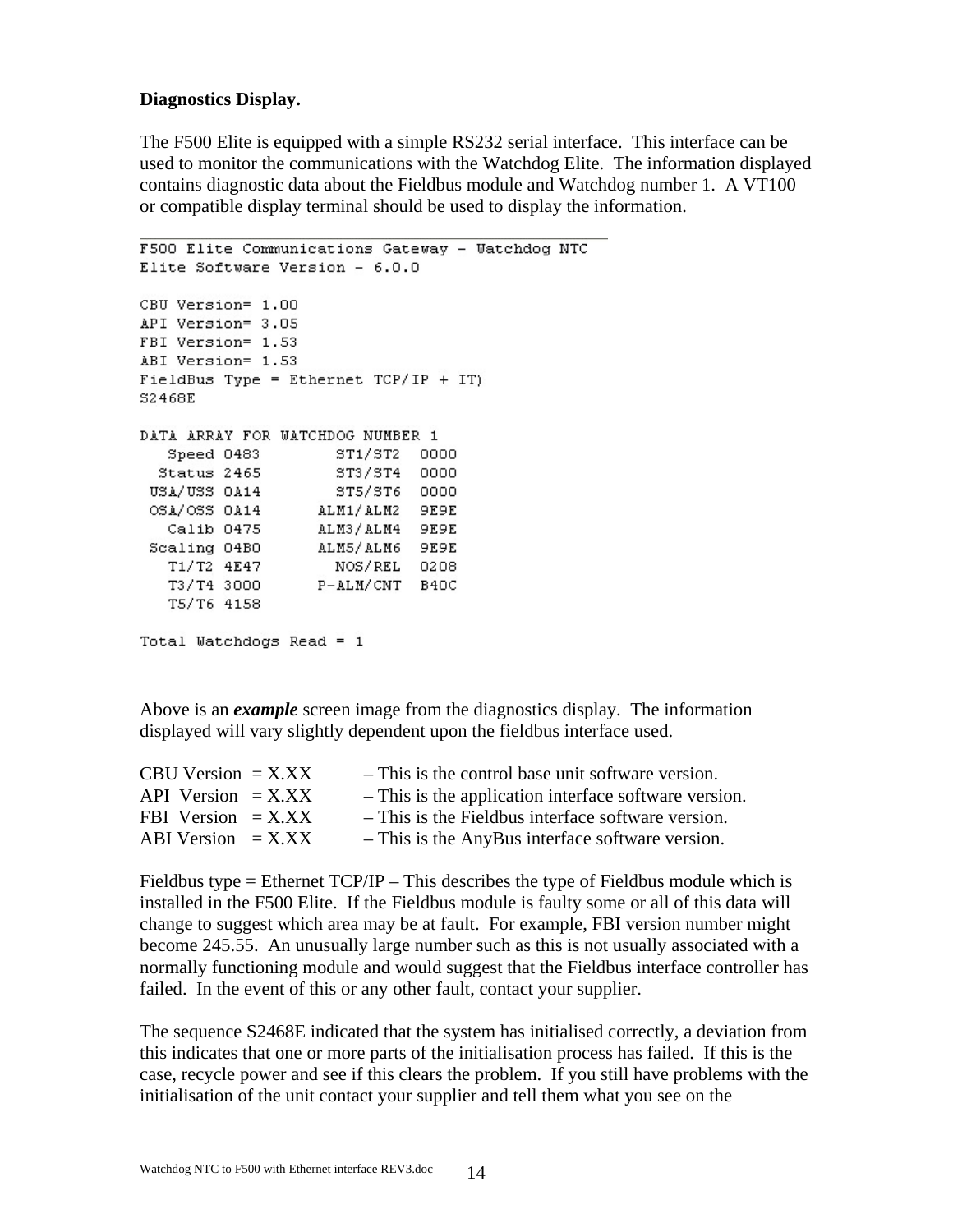diagnostics display. The main area of the display shows the complete data from Watchdog address number 1 as described on pages 8 to 13 of this manual.

#### **Diagnostics LED.**

Located on the main circuit board, just above the RS485 connections to the Watchdog you will find an LED indicator (usually RED). This indicator will flash every time the F500 attempts to communicate with the Watchdogs. The LED will normally flash at a consistent rate followed by a very short pause. The short pause indicates that the F500 is updating the information which it stores internally. A significant deviation from this sequence is an indication that there is a problem. If this happens, contact your supplier for further information.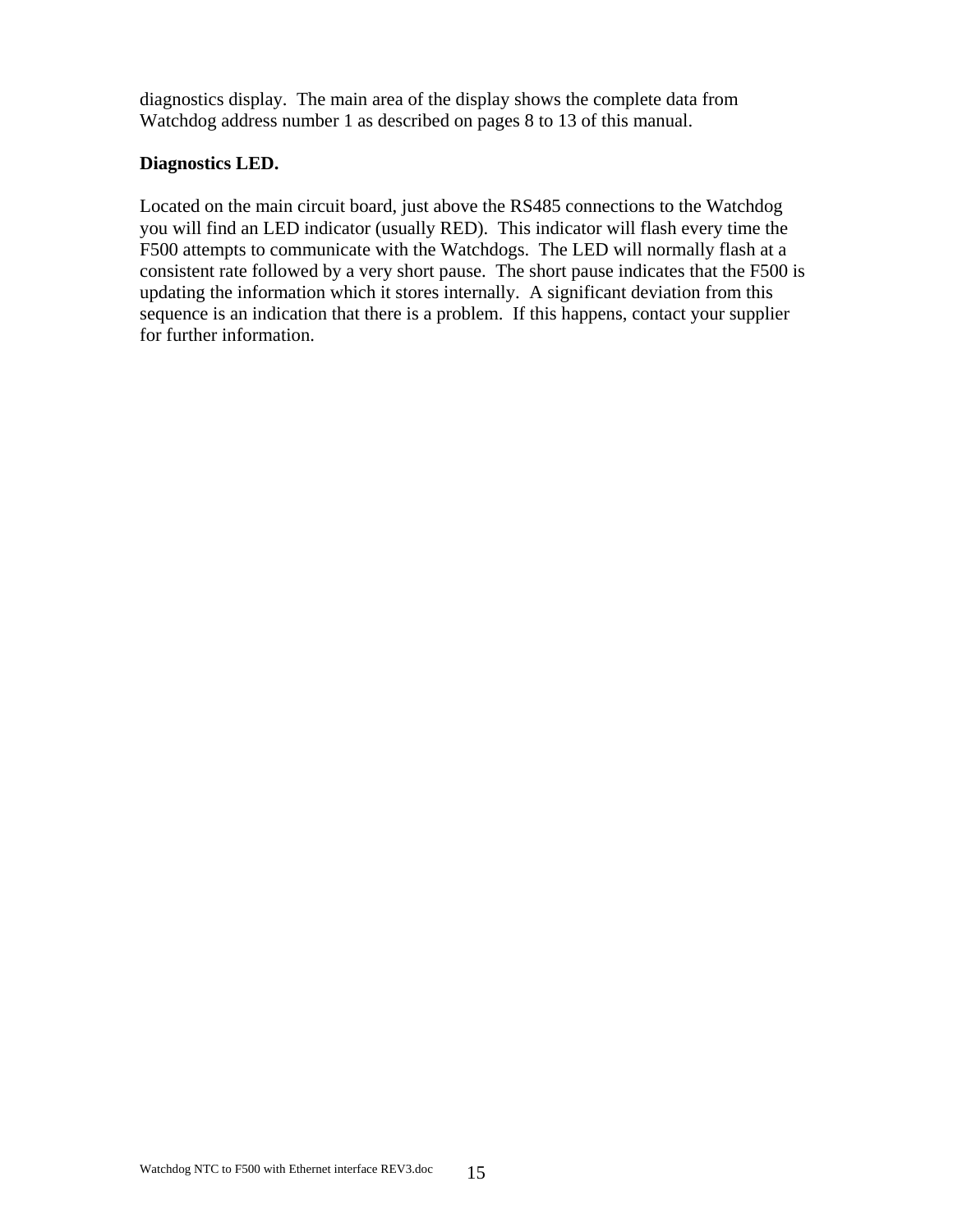#### **CHECK LIST For problems after initial start-up**

- 1. Is there excessive interference on the electrical power supply? Power conditioners and surge (spike) suppressor may have to be fitted.
- 2. Has the wiring for the Watchdog and Fieldbus been routed away from power cables?
- 3. Is the F500 Elite circuit properly grounded?
- 4. Is the Micro-processor control unit overheating, if so mount in temperaturecontrolled environment of maximum temperature 104°F (40°C).
- 5. Check that high powered 'Walkie Talkie' radios are not operated immediately near the control unit or Watchdogs as this will affect the performance.
- 6. Check that the communications/power cable is connected correctly and in accordance with DRG A,B,C and E.
- 7. Check that there is no exception status reported.
- 8. If only part of the diagnostics data is displayed on the terminal screen then turn the F500 Elite off then back on again without removing power to the display terminal.
- 9. If the Watchdogs are not responding or are intermittent, check that the termination resistors are correctly fitted.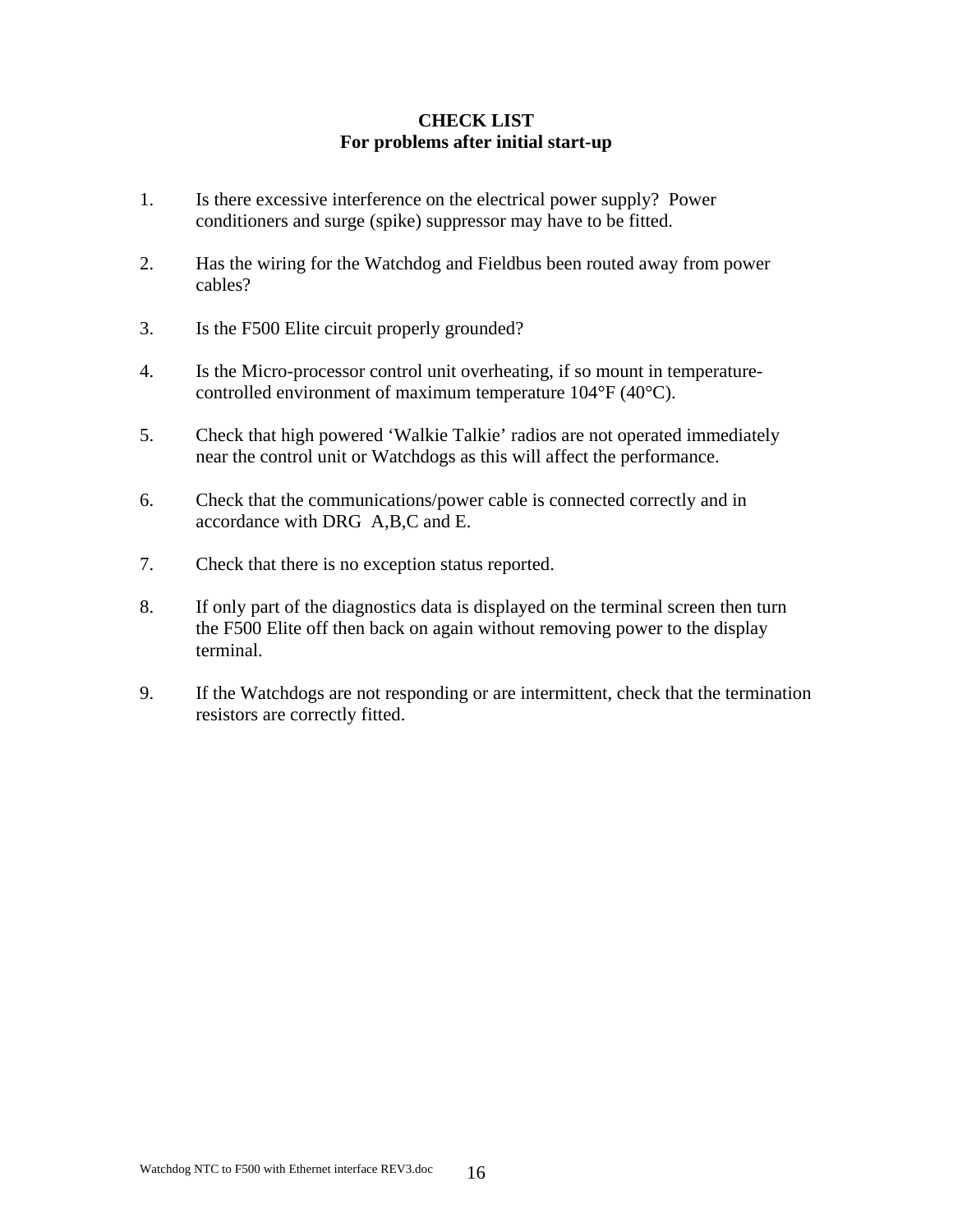#### **CONTACT INFORMATION**

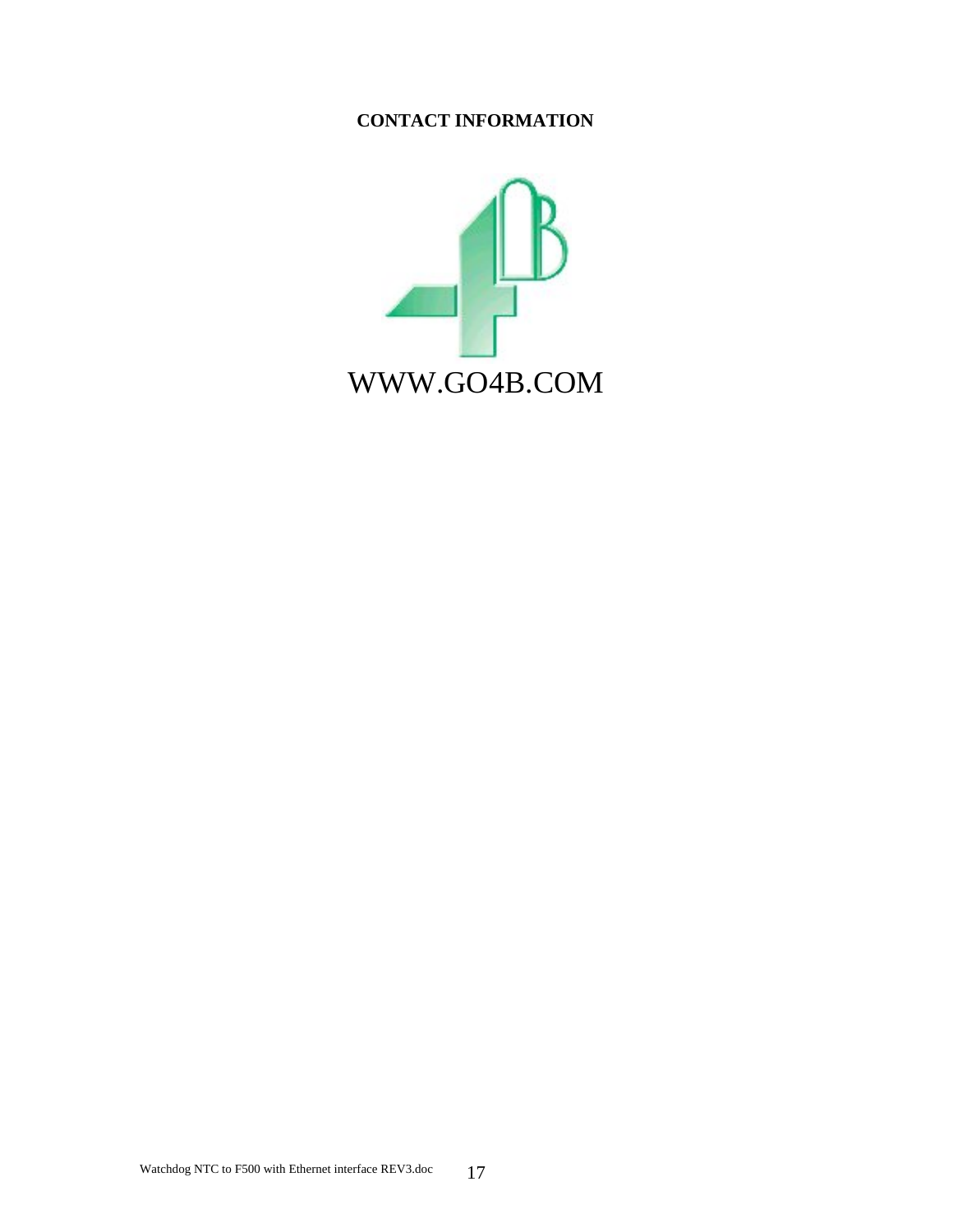

No Connection

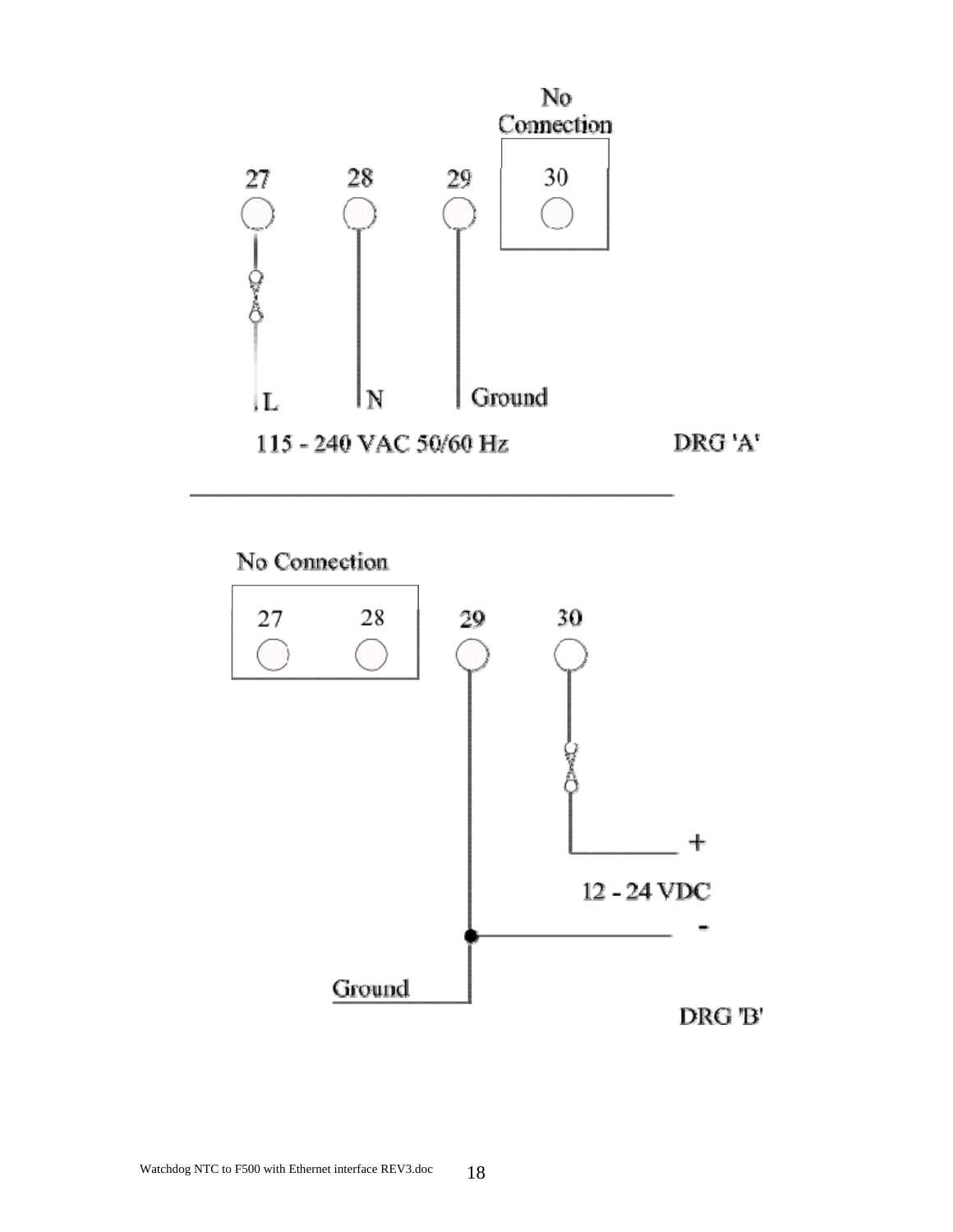

F500 elite to Watchdog connections





DRG'C'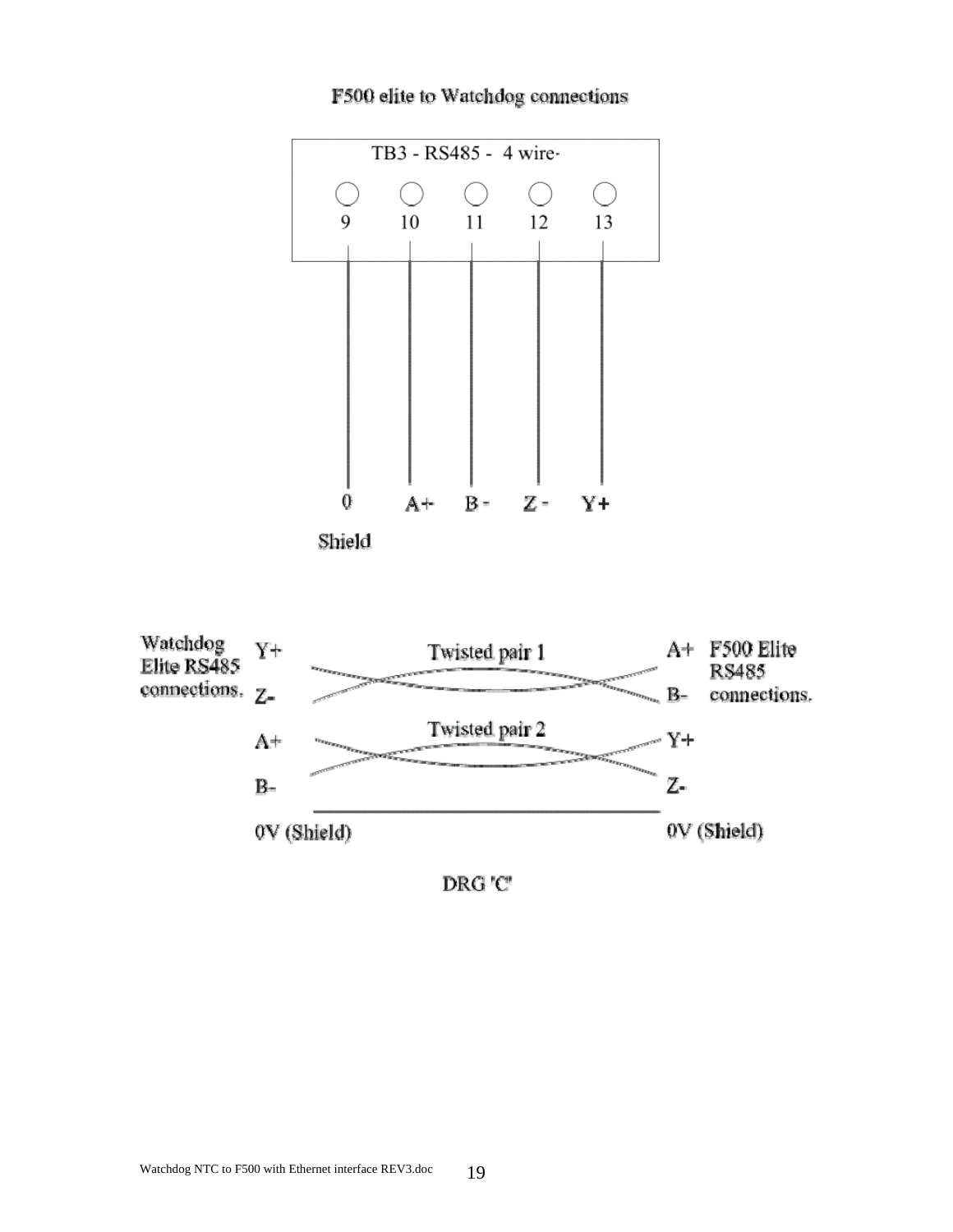F500 elite to VT100 terminal connections.





On more recent versions of the F500 TB1 may be a standard 9 pin Dee connector. This Dee connector is designed to work with a standard 9 pin to 9 pin serial lead for monitoring the F500

DRG 'D'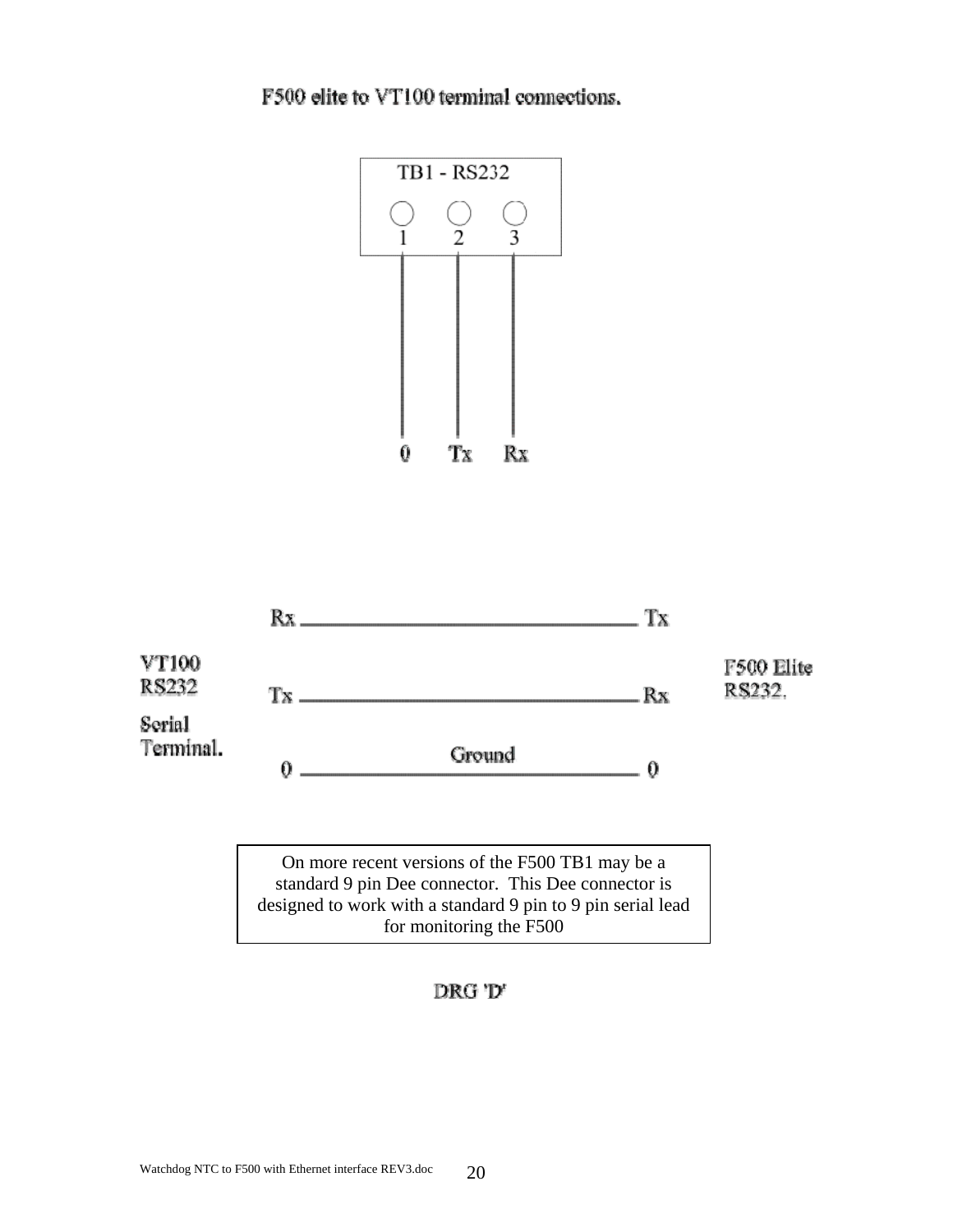

#### General connection detail for the Watchdog to an F500 elite.

Watchdog RS484 Network



DRG 'E'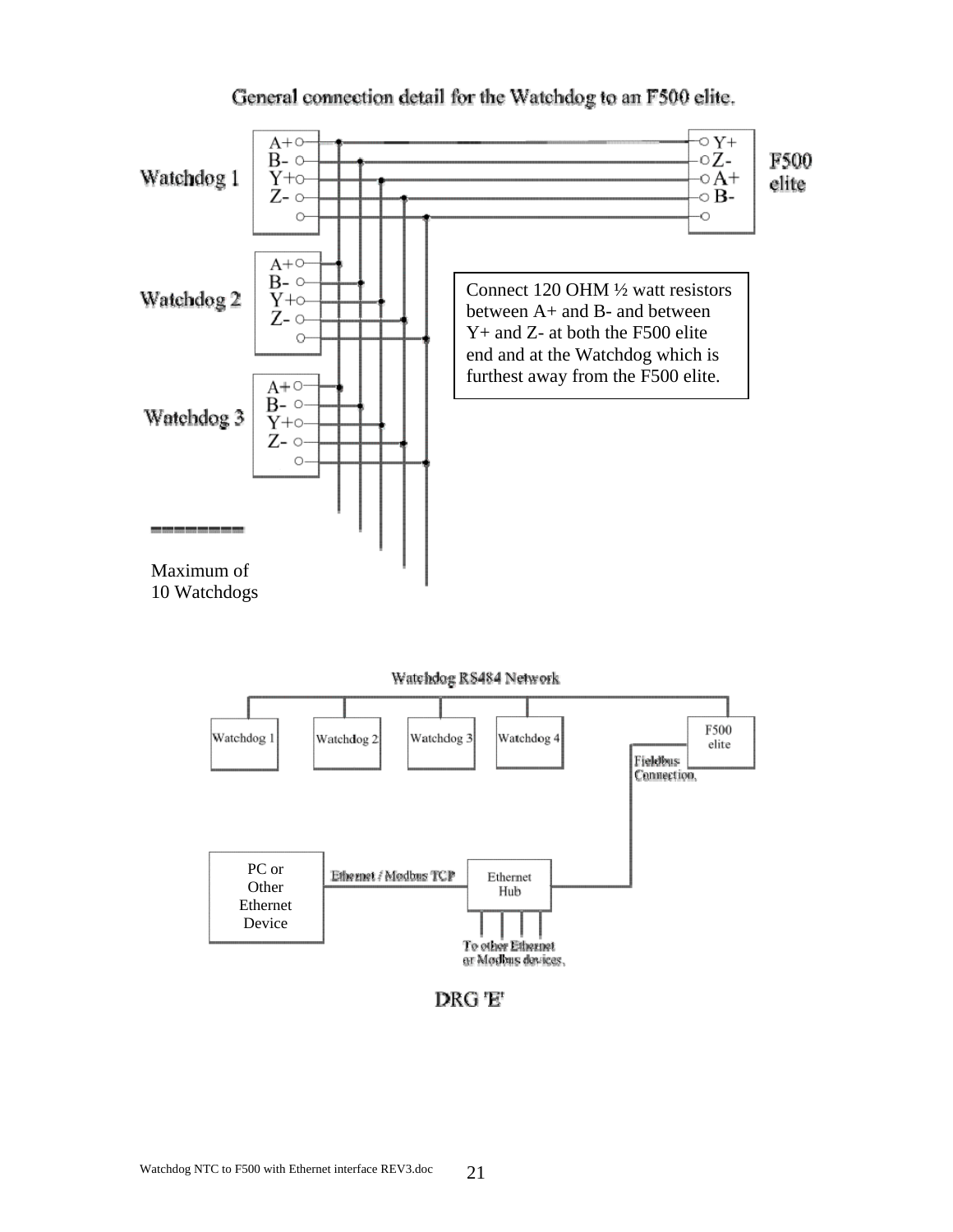#### **Appendix 'A'**

The table below represents the settings for the Ethernet address switch as described on page 5. The F500 is supplied with a default IP address of 192.168.0.100. The last three numbers of the address can be changed to eliminate conflicts with existing IP address's already in use on your Ethernet system. The switches are numbered 1 to 8 left to right and switch 8 represents the lowest binary number. In the table below a '0' represents the switch in the OFF or UP position and a '1' represents the switch in the DOWN or ON position. The table is made up in the following format

#### ABC 12345678

Where ABC is the last part of the IP address 192.168.0.ABC and 12345678 represents the switch number from left to right.

| 001 | 00000001 | 033 | 00100001 | 065 | 01000001 | 097 | 01100001 |
|-----|----------|-----|----------|-----|----------|-----|----------|
| 002 | 00000010 | 034 | 00100010 | 066 | 01000010 | 098 | 01100010 |
| 003 | 00000011 | 035 | 00100011 | 067 | 01000011 | 099 | 01100011 |
| 004 | 00000100 | 036 | 00100100 | 068 | 01000100 | 100 | 01100100 |
| 005 | 00000101 | 037 | 00100101 | 069 | 01000101 | 101 | 01100101 |
| 006 | 00000110 | 038 | 00100110 | 070 | 01000110 | 102 | 01100110 |
| 007 | 00000111 | 039 | 00100111 | 071 | 01000111 | 103 | 01100111 |
| 008 | 00001000 | 040 | 00101000 | 072 | 01001000 | 104 | 01101000 |
| 009 | 00001001 | 041 | 00101001 | 073 | 01001001 | 105 | 01101001 |
| 010 | 00001010 | 042 | 00101010 | 074 | 01001010 | 106 | 01101010 |
| 011 | 00001011 | 043 | 00101011 | 075 | 01001011 | 107 | 01101011 |
| 012 | 00001100 | 044 | 00101100 | 076 | 01001100 | 108 | 01101100 |
| 013 | 00001101 | 045 | 00101101 | 077 | 01001101 | 109 | 01101101 |
| 014 | 00001110 | 046 | 00101110 | 078 | 01001110 | 110 | 01101110 |
| 015 | 00001111 | 047 | 00101111 | 079 | 01001111 | 111 | 01101111 |
| 016 | 00010000 | 048 | 00110000 | 080 | 01010000 | 112 | 01110000 |
| 017 | 00010001 | 049 | 00110001 | 081 | 01010001 | 113 | 01110001 |
| 018 | 00010010 | 050 | 00110010 | 082 | 01010010 | 114 | 01110010 |
| 019 | 00010011 | 051 | 00110011 | 083 | 01010011 | 115 | 01110011 |
| 020 | 00010100 | 052 | 00110100 | 084 | 01010100 | 116 | 01110100 |
| 021 | 00010101 | 053 | 00110101 | 085 | 01010101 | 117 | 01110101 |
| 022 | 00010110 | 054 | 00110110 | 086 | 01010110 | 118 | 01110110 |
| 023 | 00010111 | 055 | 00110111 | 087 | 01010111 | 119 | 01110111 |
| 024 | 00011000 | 056 | 00111000 | 088 | 01011000 | 120 | 01111000 |
| 025 | 00011001 | 057 | 00111001 | 089 | 01011001 | 121 | 01111001 |
| 026 | 00011010 | 058 | 00111010 | 090 | 01011010 | 122 | 01111010 |
| 027 | 00011011 | 059 | 00111011 | 091 | 01011011 | 123 | 01111011 |
| 028 | 00011100 | 060 | 00111100 | 092 | 01011100 | 124 | 01111100 |
| 029 | 00011101 | 061 | 00111101 | 093 | 01011101 | 125 | 01111101 |
| 030 | 00011110 | 062 | 00111110 | 094 | 01011110 | 126 | 01111110 |
| 031 | 00011111 | 063 | 00111111 | 095 | 01011111 | 127 | 01111111 |
| 032 | 00100000 | 064 | 01000000 | 096 | 01100000 | 128 | 10000000 |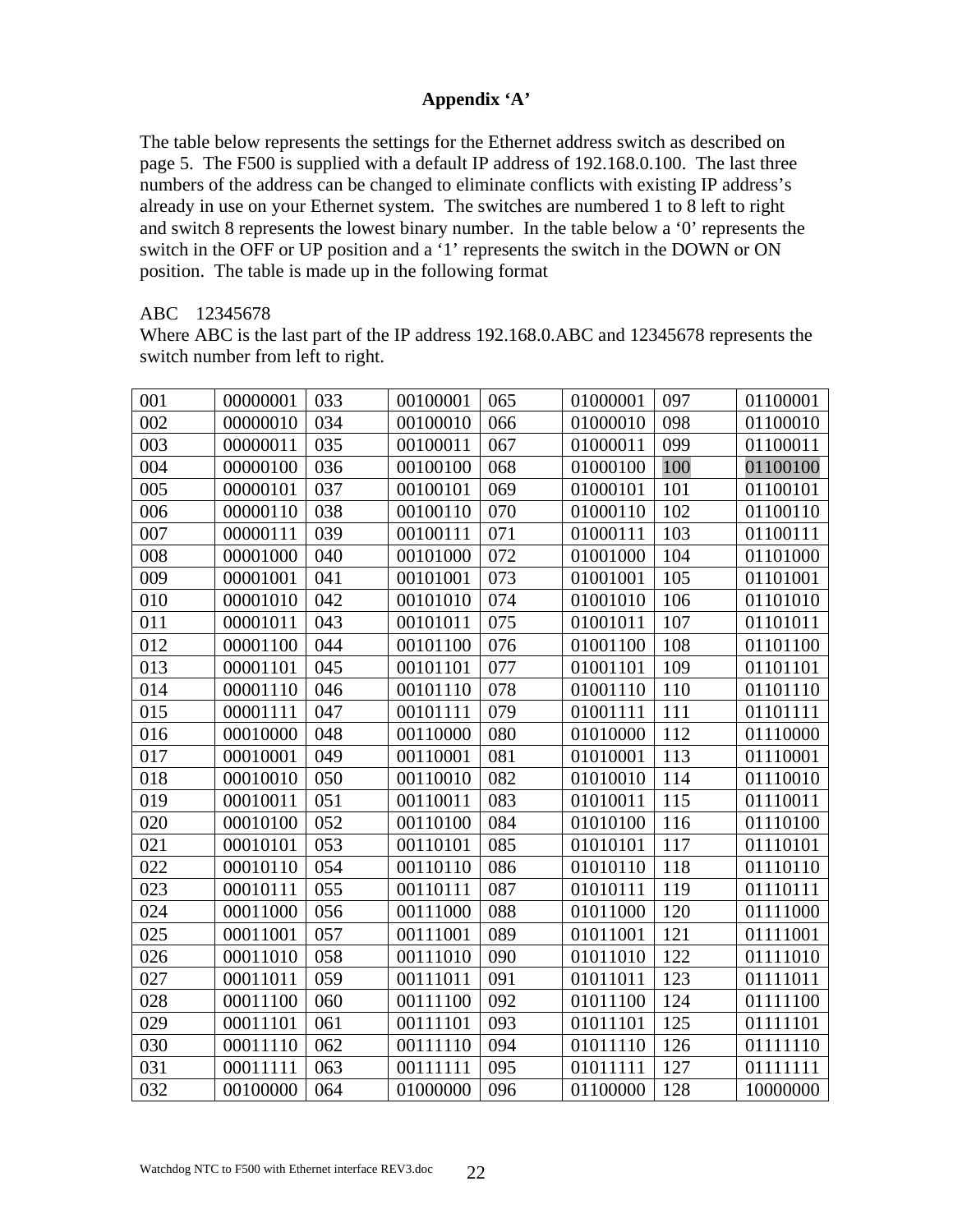| 129 | 10000001 | 161 | 10100001 | 193 | 11000001 | 225 | 11100001 |
|-----|----------|-----|----------|-----|----------|-----|----------|
| 130 | 10000010 | 162 | 10100010 | 194 | 11000010 | 226 | 11100010 |
| 131 | 10000011 | 163 | 10100011 | 195 | 11000011 | 227 | 11100011 |
| 132 | 10000100 | 164 | 10100100 | 196 | 11000100 | 228 | 11100100 |
| 133 | 10000101 | 165 | 10100101 | 197 | 11000101 | 229 | 11100101 |
| 134 | 10000110 | 166 | 10100110 | 198 | 11000110 | 230 | 11100110 |
| 135 | 10000111 | 167 | 10100111 | 199 | 11000111 | 231 | 11100111 |
| 136 | 10001000 | 168 | 10101000 | 200 | 11001000 | 232 | 11101000 |
| 137 | 10001001 | 169 | 10101001 | 201 | 11001001 | 233 | 11101001 |
| 138 | 10001010 | 170 | 10101010 | 202 | 11001010 | 234 | 11101010 |
| 139 | 10001011 | 171 | 10101011 | 203 | 11001011 | 235 | 11101011 |
| 140 | 10001100 | 172 | 10101100 | 204 | 11001100 | 236 | 11101100 |
| 141 | 10001101 | 173 | 10101101 | 205 | 11001101 | 237 | 11101101 |
| 142 | 10001110 | 174 | 10101110 | 206 | 11001110 | 238 | 11101110 |
| 143 | 10001111 | 175 | 10101111 | 207 | 11001111 | 239 | 11101111 |
| 144 | 10010000 | 176 | 10110000 | 208 | 11010000 | 240 | 11110000 |
| 145 | 10010001 | 177 | 10110001 | 209 | 11010001 | 241 | 11110001 |
| 146 | 10010010 | 178 | 10110010 | 210 | 11010010 | 242 | 11110010 |
| 147 | 10010011 | 179 | 10110011 | 211 | 11010011 | 243 | 11110011 |
| 148 | 10010100 | 180 | 10110100 | 212 | 11010100 | 244 | 11110100 |
| 149 | 10010101 | 181 | 10110101 | 213 | 11010101 | 245 | 11110101 |
| 150 | 10010110 | 182 | 10110110 | 214 | 11010110 | 246 | 11110110 |
| 151 | 10010111 | 183 | 10110111 | 215 | 11010111 | 247 | 11110111 |
| 152 | 10011000 | 184 | 10111000 | 216 | 11011000 | 248 | 11111000 |
| 153 | 10011001 | 185 | 10111001 | 217 | 11011001 | 249 | 11111001 |
| 154 | 10011010 | 186 | 10111010 | 218 | 11011010 | 250 | 11111010 |
| 155 | 10011011 | 187 | 10111011 | 219 | 11011011 | 251 | 11111011 |
| 156 | 10011100 | 188 | 10111100 | 220 | 11011100 | 252 | 11111100 |
| 157 | 10011101 | 189 | 10111101 | 221 | 11011101 | 253 | 11111101 |
| 158 | 10011110 | 190 | 10111110 | 222 | 11011110 | 254 | 11111110 |
| 159 | 10011111 | 191 | 10111111 | 223 | 11011111 | 255 | 11111111 |
| 160 | 10100000 | 192 | 11000000 | 224 | 11100000 |     |          |
|     |          |     |          |     |          |     |          |

The entry in the table above which has a grey background represents the default switch settings.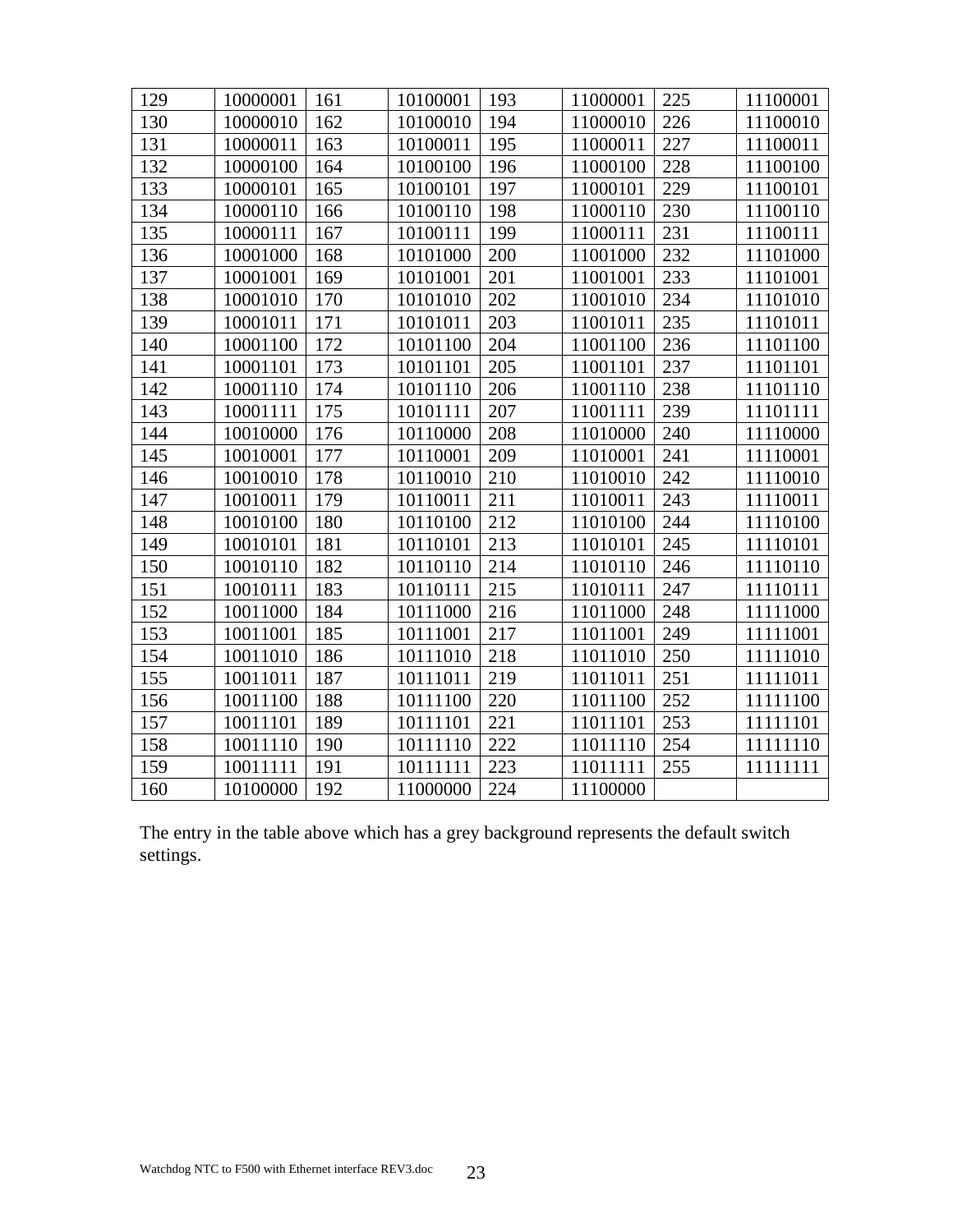#### **Appendix 'B'**

The F500 Elite Ethernet interface is preconfigured to operate with an IP address of 192.168.0.100. This is acceptable in most instances. We recommend that you use static IP address allocation in order to minimize difficulty with address conflict. Please refer to your system supplier or maintenance department for details of how to add or change a static IP address for your Ethernet system.

Below is a method by which you can change the IP, Subnet and Gateway addresses for the F500 Ethernet interface. This method requires advanced knowledge of this type of procedure and it is not recommended that you use it unless you are familiar with the requirements.

The reconfiguration process must be done on one of the computers that will be connected to the F500 in order for it to work correctly. It is assumed that the hardware is all connected and powered up.

Assuming that the computer IP address is 182.169.106.3 and the subnet mask is 255.255.255.0, it is possible to reconfigure the F500 Ethernet module to 182.169.106.XXX. If the subnet mask isn't as described above then this method will not work.

Before making any changes you must do the following.

Open as DOS box (DOS prompt) on the PC in question. At the DOS prompt type '**telnet 192.168.0.100**' (without the quotes) press enter (this is the existing IP address for the F500) and you should see the following prompt appear-

*HMS AnyBus-S Ethernet module Admin mode, no login required \>* 

At the prompt type '**version**' and press enter. You should then see something similar to that shown below.

*HMS AnyBus-S Ethernet module* 

| Software version:          | 1.13.01             |
|----------------------------|---------------------|
| <b>Bootloader</b> version: | 1.11.01             |
| Serial number:             | 0xA000EE60          |
| MAC address:               | $00-30-11-02-07-6F$ |
| FB type:                   | <i>0x0083</i>       |

The information that you need is the MAC address so write this down exactly as you see it. Then type '**exit**' and you should see…

*Connection to host lost. Press any key to continue...*  And then you should be back to your original dos prompt.